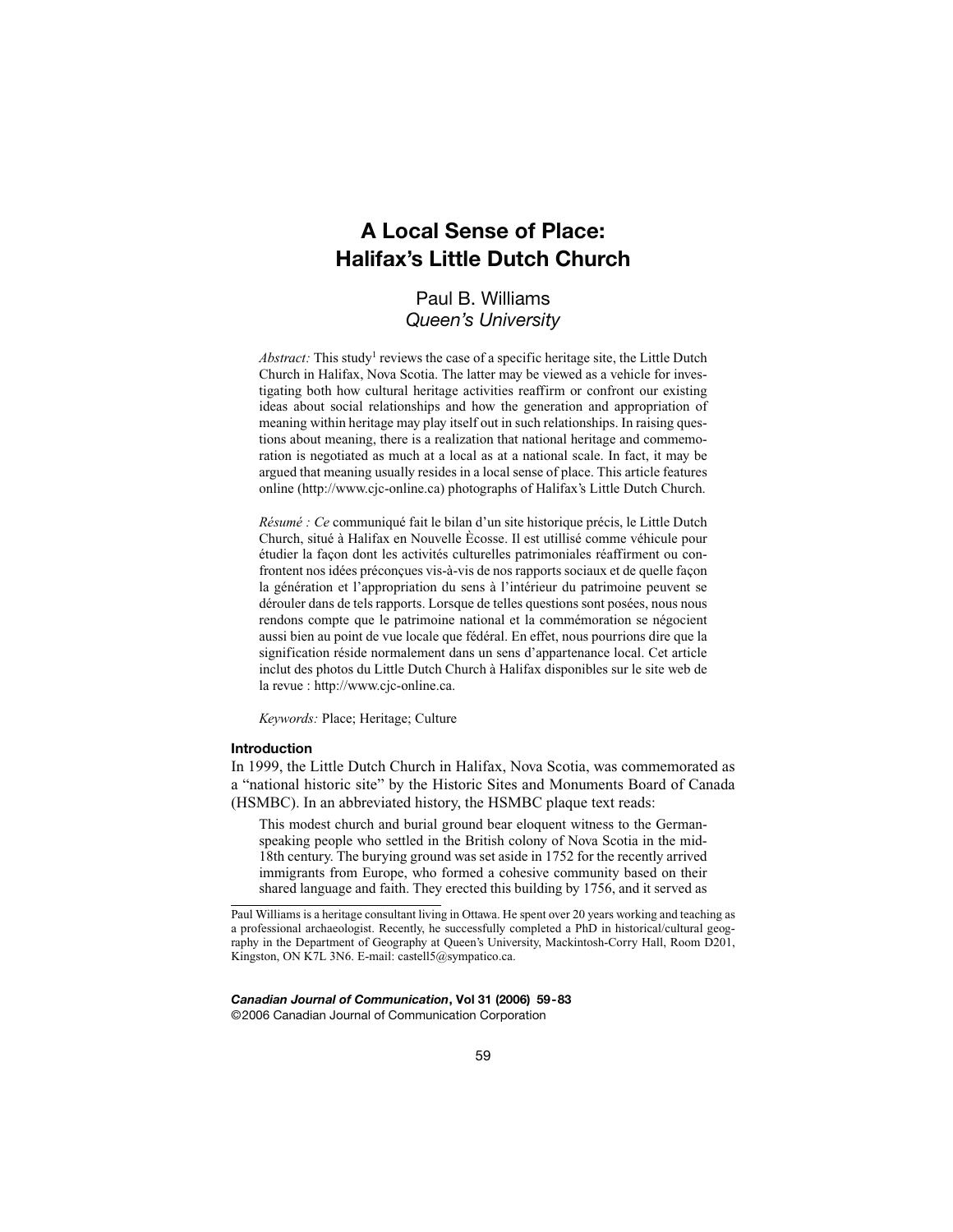church, school and social centre well into the 19th century. An enduring symbol of the early history of Halifax and the Foreign Protestants of Nova Scotia, it is the oldest church associated with German immigration to Canada.

Explicit in this commemorative language is the notion of a place that is a potential symbol of both local and national heritage: "significance is emphasized by the fact that the Halifax German community was the earliest permanent, identifiably German settlement in Canada" (HSMBC, 1996, n.p.). Its designation falls within the newly created HSMBC commemorative category of "ethno-cultural" communities. This is in keeping with new Parks Canada strategies to recognize groups within society who have been under-represented in national commemorative projects. Within Nova Scotia alone, it is apparent that over 80 years of HSMBC commemorations have seen the overrepresentation of military sites, the Anglo-French colonial past, and the contributions of "great men." Although the HSMBC has tried to redress this in more recent years by recognizing a broad spectrum of subjects—from scientific achievements to the history of education to economic development—it has become apparent that the achievements of Aboriginal peoples, ethnocultural communities, and women have still not been given full commemorative recognition (Parks Canada, 2000).

As an ethnocultural expression, the Little Dutch Church recognizes the contributions of "Germans" in Nova Scotia. Within the national rhetoric of the HSMBC plaque text is also an impression of a place that is not only symbolic of the plural nature of Canadian society in the past, but is also seen to be representative of the multiculturalism that is believed to symbolize Canada today (Kymlicka, 1998; Taylor, 1994). However, more than simply a regional, cultural marker, arguably the church may now be considered a symbol of the modern nation as a whole, demonstrative of a concern for recognizing the contributions of all communities to Canadian heritage. Places like the church symbolize a governmental concern to include all members of Canadian society within a multicultural narrative. In this sense, it is a symbol of the perceived didactic power of the past to inform both present and future societies about "German" contributions. On a more general level, its commemoration may be seen as part of a larger trend toward recognizing local, regional, and national identities through valorization of the past.

Indeed, within any one nation we must now recognize the presence of multiple heritages at various societal scales, from the personal to the national (Graham, Ashworth, & Tunbridge, 2000). Similarly, it should be recognized that local and vernacular heritage matters as much for members of society as that of national and international repute (Cossons, 2003). Consequently, the recognition of "meaning" and "relevance" reveals the very personal nature of heritage. A more plural understanding of heritage must also make apparent a nation's painful and silenced pasts and venture beyond "the perspectives of a national, rather: nationalized, historical narrative" (Wagner, 2001, p. 23; see also Foote, 2003; Tunbridge and Ashworth, 1996). Instead, the focus should be placed on "a local ('localized') history based on the life-world of communities" (Wagner, 2001, p. 23).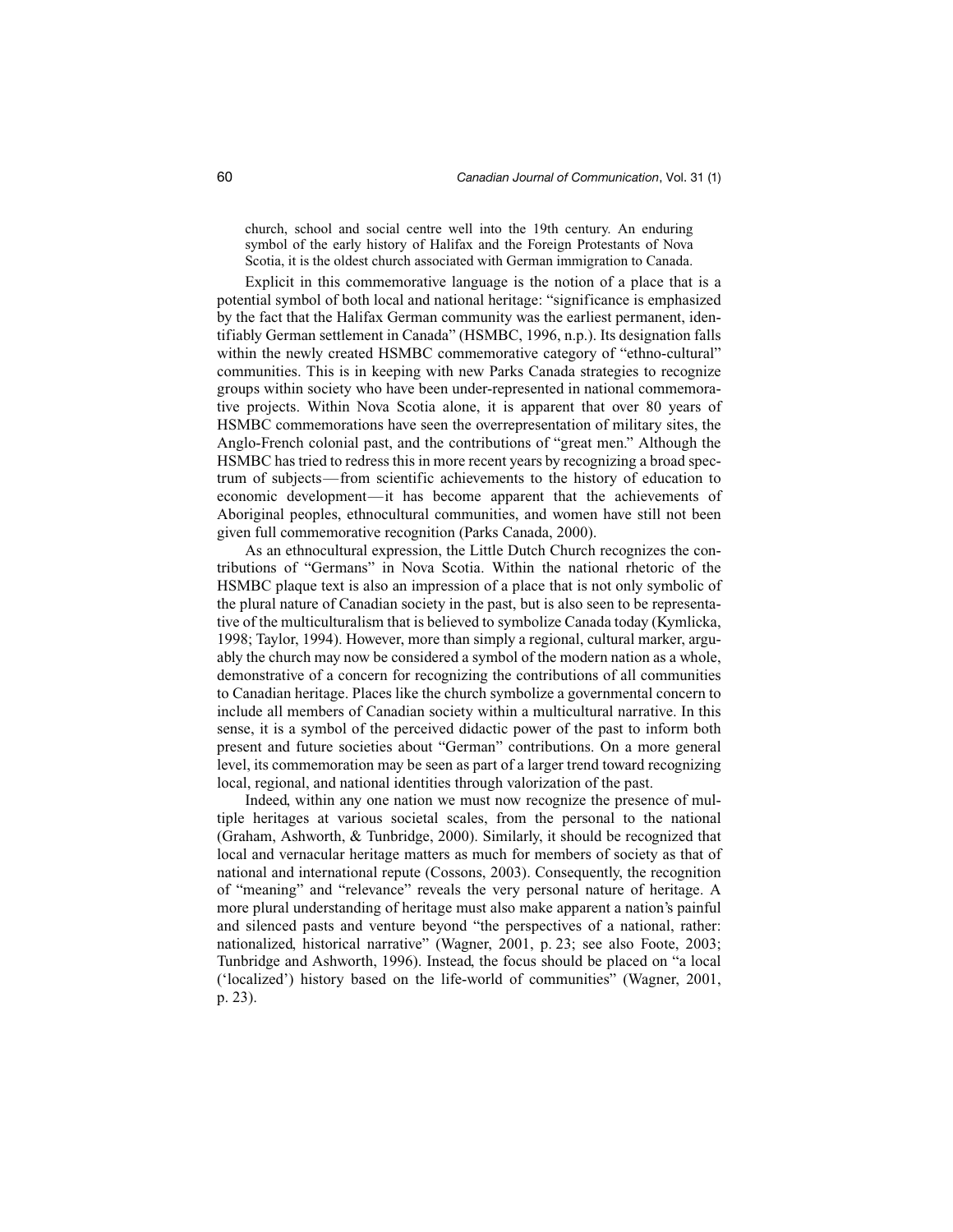### **Theoretical contexts**

The past has become important in establishing a sense of who we are and how we connect to place. Naturally, this past must be recognized at a number of scales. In the face of increasing globalization, there has been much discussion of the need to particularly bolster national identity (Urry, 2000). In such circumstances, the "devices and agencies" of national heritage and identity are meant to play a role in supporting a societal sense of who we are and where we belong. These symbols of cultural heritage are not simply a means for establishing emotional bonds with "particular histories and geographies." Rather, they are intended to instill a sense of "common history and heritage," a common purpose and even social cohesion. Indeed, nationally sponsored projects still assert that the promotion of cultural heritage can act to strengthen a collective social identity (Osborne, 2001).

As with any society-building projects, it is unclear whether societal cohesiveness is attainable in the face of increasing multiculturalism on the one hand and an ever more pervasive "global" world on the other (Beauvais and Jenson, 2002; Osberg, 2003). A sense of a national collective identity often finds itself pitted against a globalism that continually reduces the "world to a monoculture, with one common language, the same architectural and urban forms everywhere, the same lifestyles, the same patterns of consumption, the same modes of dress and, last but not least, the same interests" (Desimpelaere, 2001, p. 91). In the face of this "monoculturalization," there has been a new "nationalist counter-tendency" toward rediscovering expressions of ethnocultural identity (Desimpelaere, 2001). There has been a retrenchment behind banners of national, regional, and microregional (e.g., village, town, city) identities. In a rapidly advancing networked economy, many feel that a sense of identity and belonging still finds its greatest expression in the local sphere (Swyngedouw, 2004; Weber, 2001).

Increasingly, it becomes more difficult for citizens to recognize a homogenous image of the nation, to imagine themselves as part of a unified whole with common aspirations, values, and heritage (Anderson, 1983). Yet, "nationalizingstates" strive to cultivate this "national imagination" within their populations, to instill within their citizenries a sense of connectedness to "the *idea* of the state" (Osborne, 2001, emphasis in original). This is achieved, in part, through the construction of national symbols meant to forge a sense of collective belonging and a stake in a commonly held heritage (Nora, 1996). But such an approach often fails to recognize diverse cultural realities (Williams, 2005).

The task then is to establish symbols that speak to all people and are mindful of the "deep diversity" that is part of many modern societies (Taylor, 1991). Attempts to create a singular shared vision, are made more difficult by a personal sense of place attachment. Many feel that their vision of what is of historic importance is ignored or under-represented in state-sponsored heritage. Patrick Wright (2003) recently suggested that, rather than a singular connection to heritage sites, we should view the idea of "heritage" as "a playful meeting of cultures" and not a "mournful business of shoring up ruins or trying to perpetuate a closed idea of national identity." We should realize, therefore, a more cosmopolitan appeal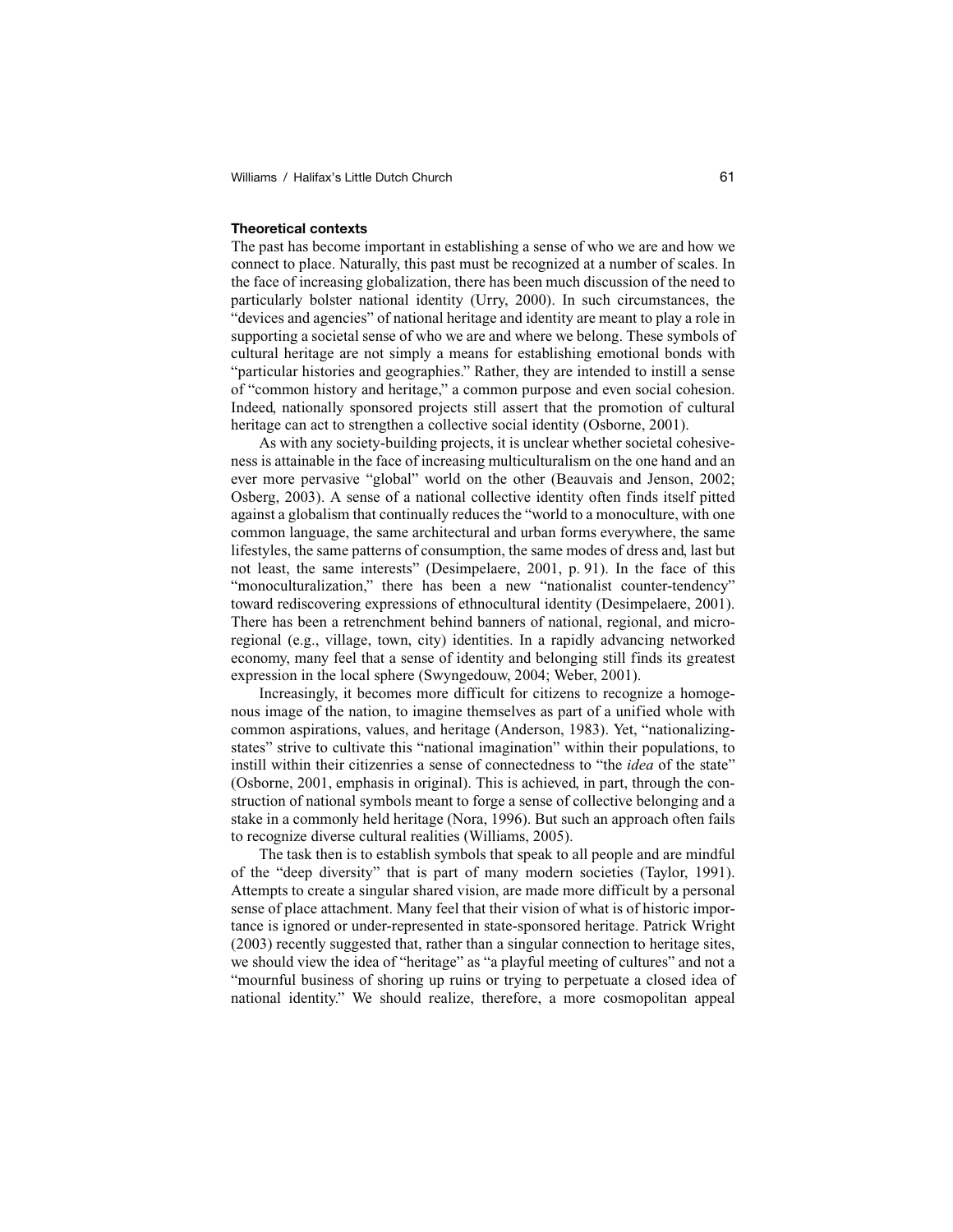within that heritage, one that is dynamic and allows for changing meaning and function. But Wright's comments also must be qualified by noting that heritage sites are often potential sites of contestation, with different meanings for different groups, and sites of exclusion as much as sites that attempt to be socially inclusive. It is in these respects that the Little Dutch Church furnishes an ideal case study.

# **Historical contexts**

The Little Dutch Church is the oldest church associated with German-speaking, or "Deutsche," settlers in Nova Scotia. (It is also considered the oldest Lutheran church in Canada.) The history of this church has been dealt with in great detail elsewhere (Bell, 1990; Pacey, 1995; Paulsen, 1996; Williams, 2005). It is, therefore, only necessary here to briefly outline the history of the place as a means for contemplating contestation in meaning.

Perhaps as early as 1750, the site of the Little Dutch Church was apportioned to the "foreign Protestants" for burial and for the erection of a meeting house. Located outside the palisades of the new settlement of Halifax, an area known as the North Suburbs, the place became the focal point for the small Germanspeaking enclave of "Deutschtown." In 1756, a small structure was moved from a nearby lot to the corner of the burial ground (what is now the corner of Brunswick and Gerrish streets) to serve as a "meeting house" for the Lutheran community. It was finally opened for services in 1758. In 1760, a steeple was added to the north end. One year later, it was consecrated as St. George's. In its earliest days, the Little Dutch Church fell under the jurisdiction of the Anglican Parish of St. Paul. Financially, the congregation could not afford a minister of its own. Instead, it had to rely on the occasional assistance of St. Paul's clergy. Services were in German but followed the rites of the Church of England. It was not until the arrival of Rev. Bernard Michael Houseal in 1786 that the community had its first full-time, German-speaking minister. Originally a Lutheran, Houseal had been ordained in the Church of England.

The church was the physical, social, and spiritual centre of the "foreign Protestant" community. Despite the relocation of most "foreign Protestants" to Lunenburg in 1753, a small number remained in Halifax. Gradually, this Germanspeaking community grew in size, establishing its presence in Halifax. Dutchtown (as it was now known) became a recognized neighbourhood within the North Suburbs. In time, however, the ethnocultural makeup of the area began to change. No longer was it predominantly associated with the "foreign Protestant" settlers of 1750-52. Instead, newer groups—Swiss, French, English, and so on—augmented the local population. By the end of the eighteenth century, many of the Germanspeakers, especially second- and third-generation immigrants, had become anglicized and integrated into the greater Halifax society.

By 1800, the congregation had outgrown its little building. Subsequently, a larger structure (the "Round Church"), which assumed the name St. George's, was constructed a block to the south. The active life of the "German Church" and its churchyard had, thus, been relatively short: the graveyard had been used for under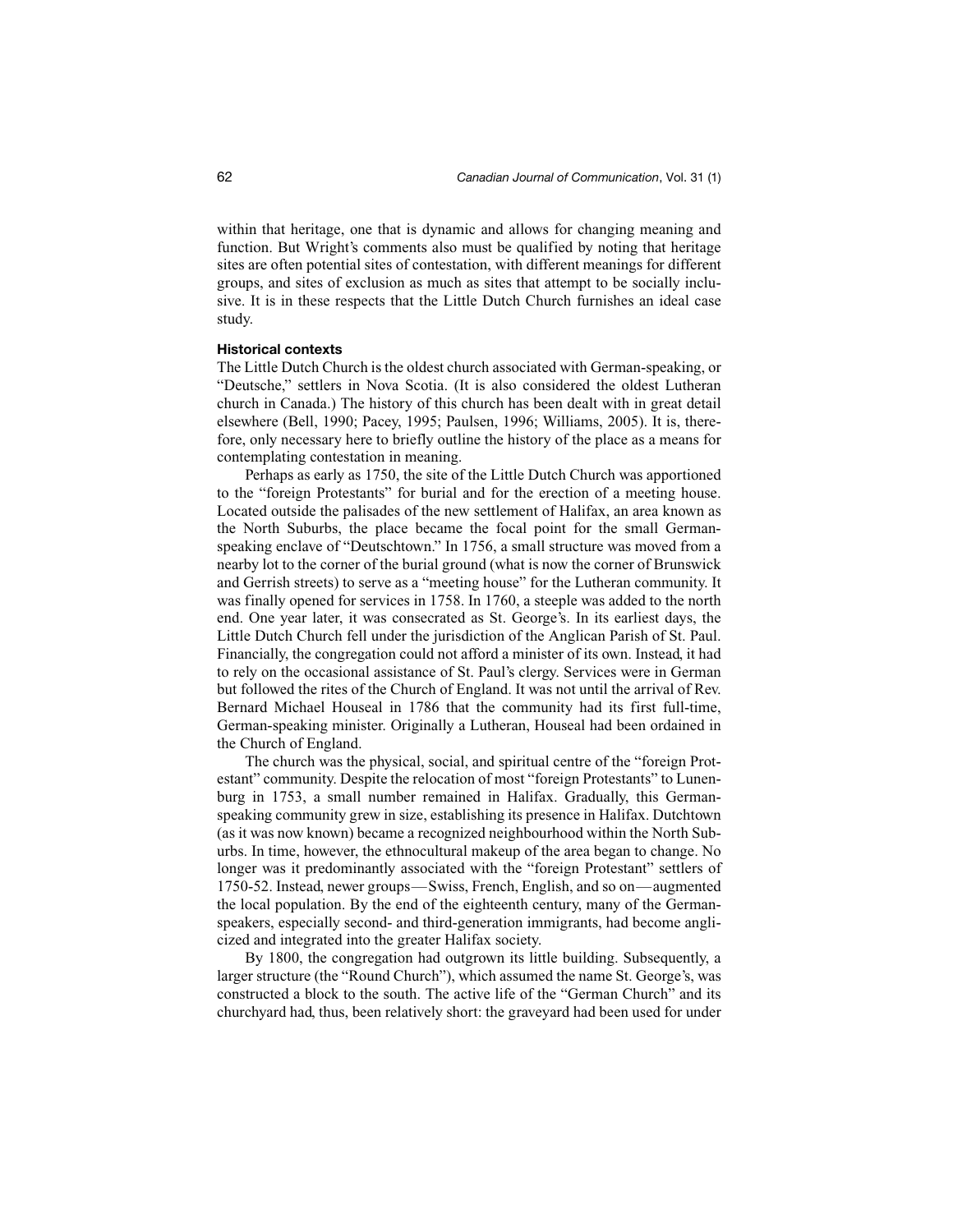100 years and the church itself had fully functioned for less than half that time. Through much of the nineteenth century, the place was largely forgotten. It served as an occasional meeting place and schoolhouse. The church maintained a connection with the German community into the early twentieth century, but largely disappeared from general public consciousness amidst World War I and World War II anti-German sentiment (which saw the virtual demise of Dutchtown and its German cultural traditions). The old church was to see little use through the remainder of the twentieth century.

In June 1994, the role of the Little Dutch Church changed dramatically when fire destroyed much of the Round Church. The latter remained unusable for four years during a major restoration project. Regular services continued in the Parish Hall, and, during the warmer months, at the Little Dutch Church. Its renewed use, however, set in motion a series of events that helped to re-establish not only its spiritual, but also its cultural heritage role. These events included a restoration campaign; the church's designation and commemoration as a National Historic Site; and legislated archaeological excavations.

Increased use soon highlighted serious weaknesses in the physical fabric of the Little Dutch Church. Facing the obstacle of a multi-million-dollar restoration of the Round Church, renovation of the Little Dutch Church was seen as an extra complication for an already cash-strapped congregation. On the other hand, regular use of the latter increased its profile within Halifax and, specifically, within the city's German-Canadian community. In 1995, *Der Gong*, the newsletter of the German Canadian Association of Nova Scotia (GCANS), highlighted its potential importance as a German cultural landmark: "Located in the heart of the old German section of the city on Brunswick Street, this modest little structure belies the importance it had, and may yet come to have, for the German-speaking population of Nova Scotia" (Punch & Perusal, 1995b, p. 16). The authors had written in an earlier article: "This modest building, that people pass without notice, has a vital heritage. Not only is it the second oldest structure in Halifax, after St. Paul's, but it served as a place of worship and of shelter for the first major German immigration into the New World and for many generations after . . . " (Punch & Perusal, 1995a, p. 9).

German interest in the Little Dutch Church increased. In 1995, representation was made to the parish to allow occasional German-language services in the church. Discussions also began within the German community about necessary renovations, as one member noted: "We are claiming the Little Dutch Church to be our German Heritage . . . but are not contributing in any way to retain this heritage" (Mack, 1995).

Restoration soon became a priority for GCANS. Propitiously, the planned visit of German chancellor Helmut Kohl to Halifax for the meeting of G-7 leaders in June 1995 was seen as an ideal occasion for both launching a fundraising campaign and for showcasing Halifax's German "cultural heritage" (Mack, 1995). On June 16, 1995, Kohl attended a special ceremony at the Little Dutch Church. Among the other invited participants were members of the Halifax German com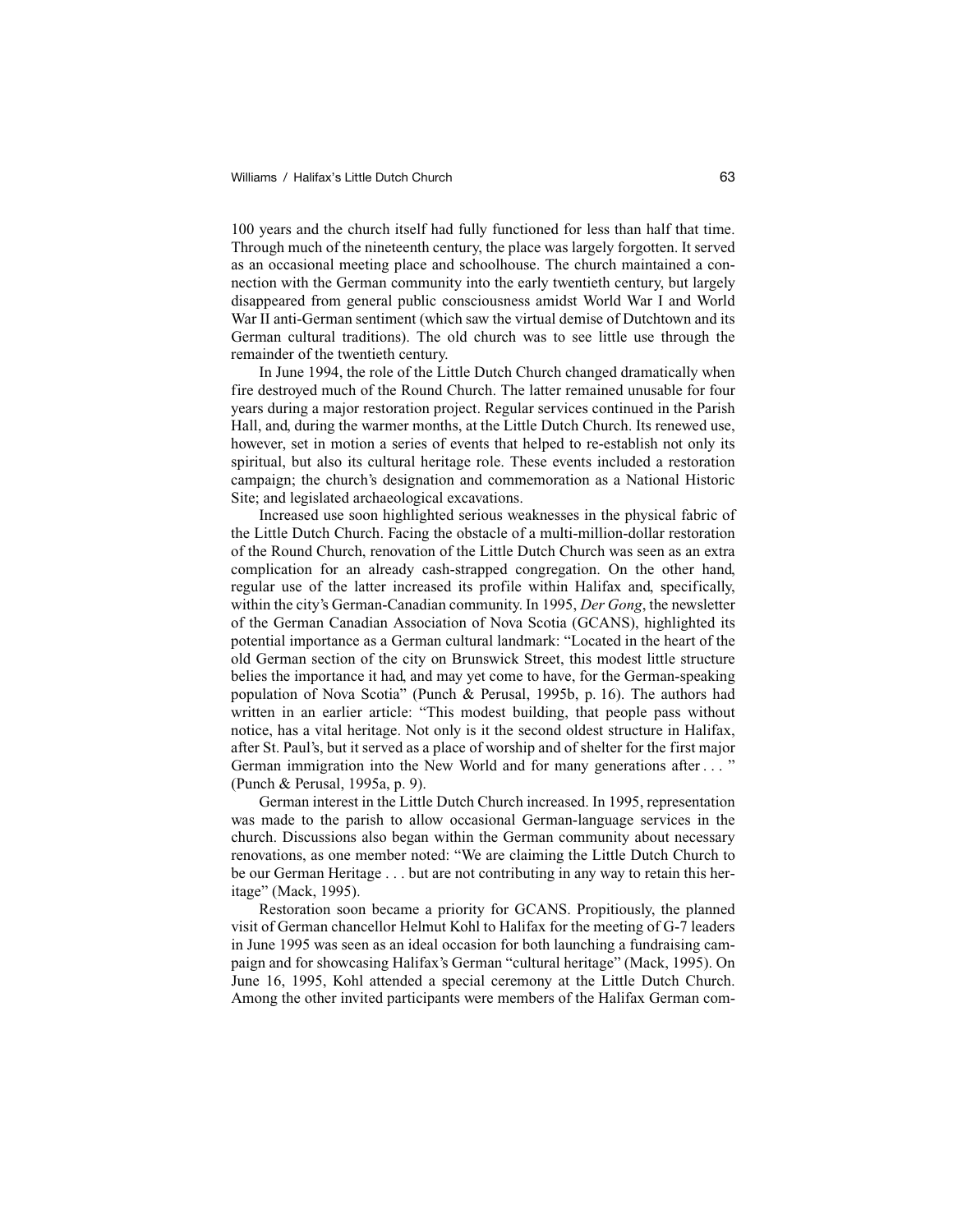munity. Heidi Grundke, president, and Eva Huber, past president of GCANS, each spoke to the significance of the events and emphasized the sacrifices of the first immigrants. Both drew links between past and present-day German immigrants (see Besuch des Bundeskanzlers in der Little 'Dutch' Church, *Der Gong*, Fall 1995).

Kohl's visit, momentarily, raised the profile of both the Little Dutch Church and the German heritage of Halifax within Germany. Moreover, it galvanized a working relationship between St. George's and GCANS. With the ongoing restoration of the Round Church, the parish was more than willing to cede the responsibility for fundraising to GCANS. In April 1996, a public fundraising campaign was officially launched in the grounds of the Little Dutch Church. One observer commented on the "vigorous campaign . . . being conducted among the substantial German and Swiss communities who form contemporary German speaking permanent and seasonal settlement in Nova Scotia" (Leefe, 1995, p. 3).

Over the next three years, the plight of the little church captured the imagination of German Haligonians. For many it was seen to be an "important part" of their "cultural history" (GCANS, 1996). All German Canadians were implored to support the project: "Help me! I'm in sad shape! I'm the second oldest building in Halifax. My foundation is crumbling. I need new shingles. The German Chancellor commented that spiritual assistance is not enough for me—I need substantial material help! I'm the Little 'Dutch' (Deutsch) Church! Please be generous" (GCANS, 1996).

Likewise, visitors were also encouraged to help "preserve this rare authentic sample of our early Canadian heritage" (Church site, 1996). Repairs to the church began in 1996. Major structural repairs to the foundations, however, were delayed by the need for archaeological investigations. No further repairs took place in 1996 as finances were directed toward the archaeological work.

In 1997, the project received a major government restoration grant.<sup>2</sup> In the awards ceremony that followed, a sense of the cultural significance of the place was immediately apparent. One observer commented on the links that had been forged between the historical past of "the first heroic German settlers to Nova Scotia" and the present "ever-increasing number of recent German settlers in this province." She concluded: "It is always the duty of the survivors and inheritors of one's ancestors to take appropriate measures to remember them" (Sawh, 1997, p. 7). In the spring of 1998, restorations were completed on the foundation walls. By that autumn all repairs, both inside and out, had been carried out.

The involvement of GCANS in the Little Dutch Church restoration campaign led to the building being opened for Sunday afternoon visits. Association volunteers greeted visitors and showed them around the place. Other activities at the church increased, including fund-raising concerts of Baroque music, special German-language services, christenings, and weddings ("Little Dutch Church," 1996). Despite these increased activities, there was a sense that the place and, indeed, the fundraising campaign could benefit from greater national exposure. The matter was placed on the agenda for the HSMBC spring 1996 meeting. Stress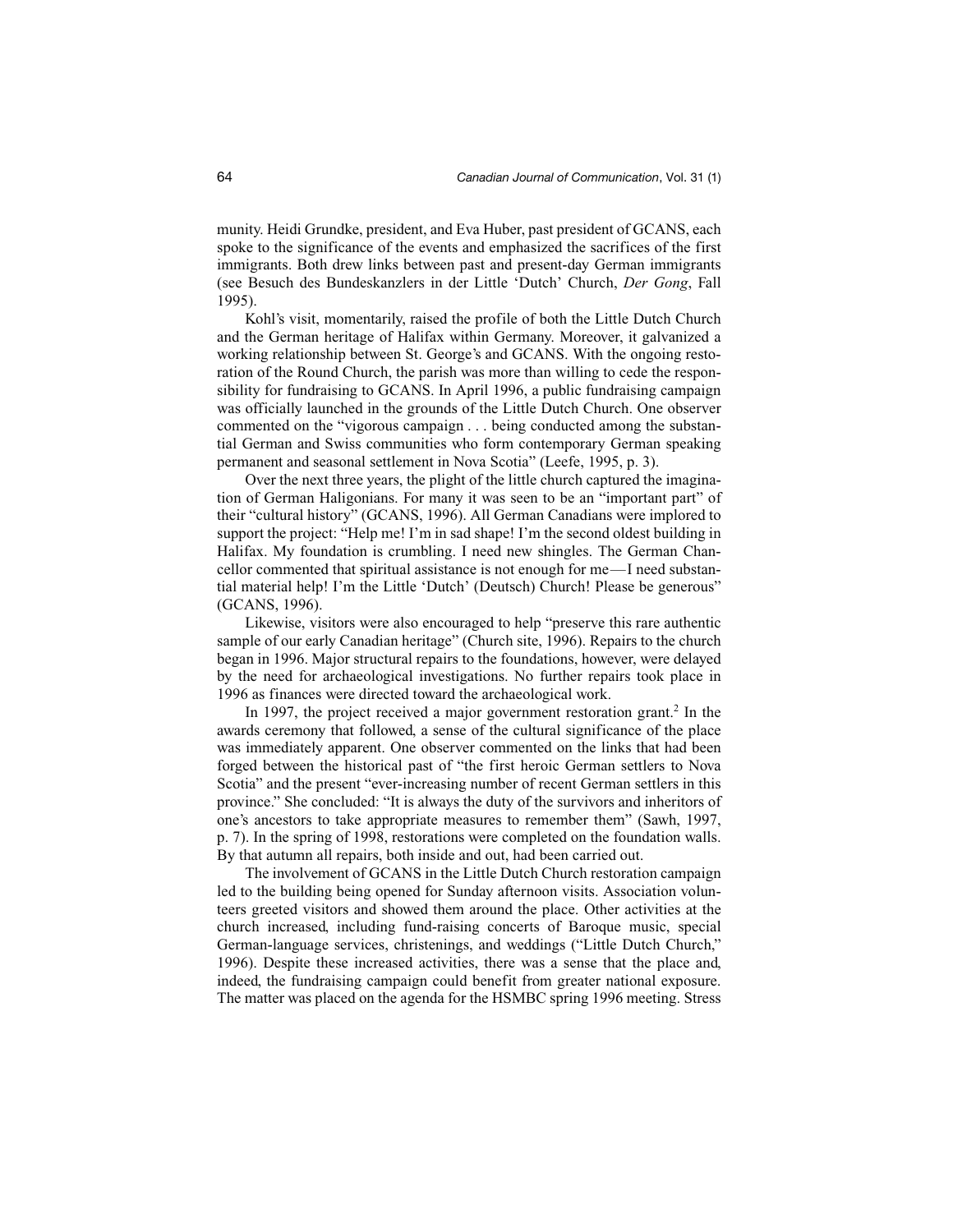was immediately placed on the German connections. In particular, it was noted by one of the petitioners that, in deference to the involvement of GCANS in the restoration project, "the church should be referred to as the 'Little Dutch (Deutsch) Church' " (St. George's Parish Archives, 1995). The German "fact," more so than the age or architectural worth of the Little Dutch Church, quickly became important in the discussions of its national status. The timing of the application could not have been more opportune, coming during a period of greater federal awareness of the historical role of ethnocultural communities in nation-building. Consequently, in November1996, the HSMBC recommended that the church be designated a site of national historic significance (HSMBC, 1996).

The designation of the Little Dutch Church was officially announced on Parks Day, July 18, 1998. Along with two other Halifax sites, Africville and Pier 21*,* it was recognized under the category of sites "related to the cultural communities of Canada." It was not until August 1999, however, that it was officially commemorated. During the ceremony, the HSMBC plaque had been placed on a temporary stand in the churchyard amidst the graves of former Dutchtown residents. The following spring it was finally placed in its current situation: cemented into the churchyard wall facing Brunswick Street, a few metres away from the church, and on the opposite side of the churchyard gate. The plaque announced the German "fact" of the place and officially situated it in the larger realm of national heritage. However, this declaration of a clear heritage tie to a single community may be challenged by other events.

#### **Bones!**

The story of the Little Dutch Church, both past and present, is more complex than one simply based on a German narrative. Amidst the restoration plans, the restorers found themselves faced with the archaeological reality of the place (Niven, 1998; Niven & Williams, 1996; Williams, 2005). Planned foundation repairs raised archaeological concerns that human remains might be disturbed. Under the legal provisions of the Nova Scotia Special Places Protection Act (1991), the historic nature of the place necessitated archaeological assessment prior to any such work.

In May 1996, archaeological work was carried out by In Situ Cultural Heritage Research Group. Three late-eighteenth-century crypts were found to contain the remains of prominent members of the "foreign Protestant" community. Although these finds were important, subsurface testing in the remaining space revealed burial evidence that was to prove even more significant in understanding the early history of the site. In two test areas, articulated human skeletons were encountered as little as 0.3 metres below the surface. By the end of the season, 10 skeletons had been exposed. In 1998, a second round of archaeological investigations took place in the previously opened test areas. This was intended to complete the work of 1996 and to find a suitable place for the reburial of all the bones. In the process the skeletons that had been left in situ in 1996 were removed, thus allowing the depth and nature of the burial to be determined. What was discovered appears to have been a shallow mass grave in which the bodies had been shrouded,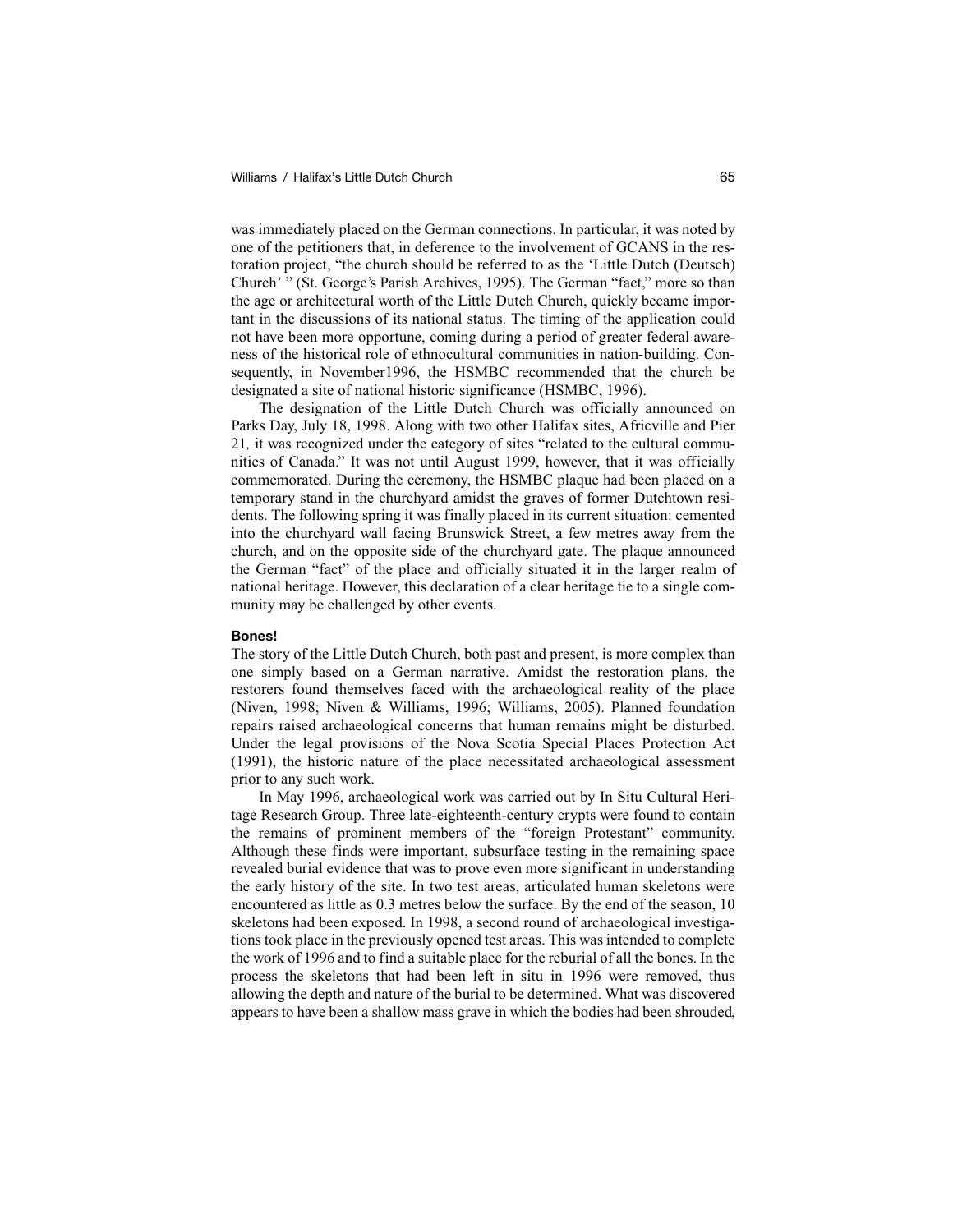placed two deep, head to toe, and covered with rocks and then soil. Evidence also suggests that the church was later purposefully erected above the grave, perhaps as some form of memorial.

By the end of June 1998, the bones of at least 30 individuals had been recovered. This naturally prompted curiosity (Whose Bones, 1996). As the grave predated the church, the cause and dates of death were inferred from the accounts of widespread disease and death corresponding to the arrival of the "foreign Protestant" transports, in particular, the *Ann* in the autumn of 1750 (Marble, 1993). Following the arrival of the latter, the death rates in Halifax dramatically increased. The occupants of the mass grave may date from this time. The cause of their death could not be determined; however, it is plausible that they succumbed to "ship's fever," or typhus.

Basic forensic analysis assessed the sex, age, stature, and overall health of each individual. Skeletal measurements for 14 specimens were also entered into a comparative forensic database, which showed that the most probable racial grouping in seven instances was Black; in six, White; and in one, Aboriginal American. Given the fragmentary nature of the sample, these results were interpreted with caution. The osteological report concluded: "The analysis of ancestry offers no compelling refutation of the interpretation that the reburied bones and *in situ* burials beneath the Little Dutch Church belonged to Europeans" (Erickson, 1999).

There were, however, exceptions. At least one specimen (E66a, a partial crania) was morphologically distinctive from the others. Given the estimated age of the individual (late twenties or early thirties), such wear is more consistent with the diet of an Aboriginal American than a European of that era (Erickson, 1999). How strong a case may be made for a statement about an Aboriginal ancestry for E66A, and others, is still being debated. Though caution was taken to avoid making hasty conclusions about ethnic or racial identity, the possibility that these were bones of an Aboriginal person prompted a call to the Confederation of Mainland Mi'kmaq. Grand Chief Don Julian was apprised of the situation, and permission was obtained to continue the research (and to extract samples for DNA analysis). In the process, several questions were raised: If E66a was Aboriginal, was he Mi'kmaq? Was he Protestant or Catholic? How did he come to be buried in a mass grave beneath a small Lutheran church? His burial in a Protestant cemetery adjacent to an English settlement may indicate that he was not Mi'kmaq: mideighteenth-century Mi'kmaq were not only allies of the French but had been largely converted to Roman Catholicism. There is also little mention in the "official" histories of a Mi'kmaq presence at the time in Halifax. On the other hand, Mohawk and mixed racial rangers were certainly present in the early colony as members of John Goreham's Rangers (Erickson, 1999).

The potential for an African presence in the burial sample is equally intriguing. Unfortunately, the early Black history of Halifax has yet to be fully told, although it is clear that slaves were present in Halifax in the earliest days. Most served as domestic servants in the employ of colonists from Britain or from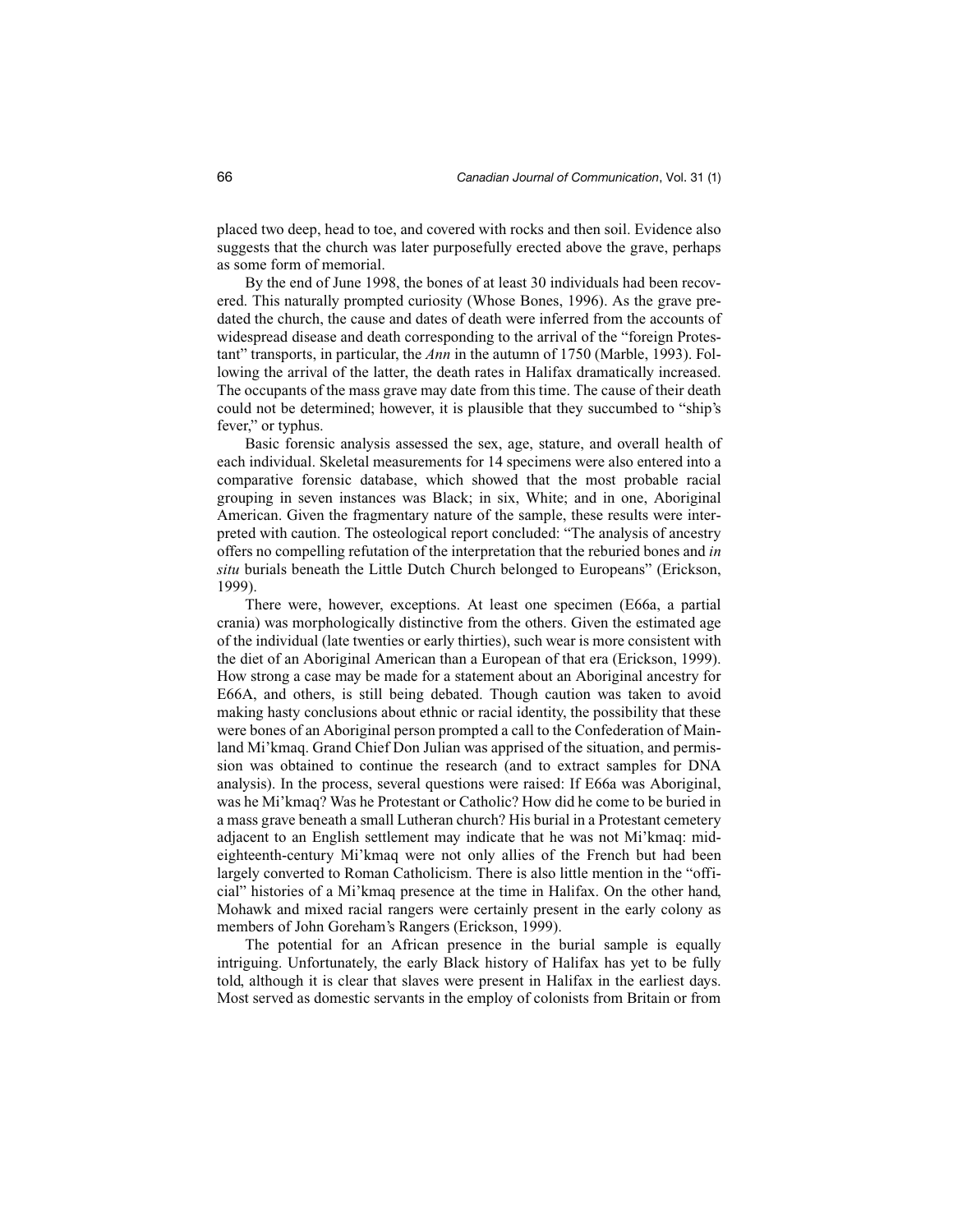New England, while others were involved in the construction of the town. In September 1751, for example, the *Boston Evening Post* announced that, "Just arrived from Halifax and to be sold, ten strong, hearty Negro men, mostly tradesmen" (*Boston Evening Post*, 1751). There were also "free Blacks": "Peter, a Negro" is listed as a head of a family in the victualling lists of July  $1752$ .<sup>3</sup> The possible Black connections with the German community are, at present, vague, although it is likely that prominent members were slave owners. Rev. Bernard Michael Houseal is known to have had slaves. Further, the first passenger lists from 1749 record seven servants of Leonard Lockman. Their racial identity is not known, but that Lockman, at the very least, had a tacit connection with slavery is evident in an advertisement in the Halifax Gazette, 15 May 1752, which announced: "Just imported, and to be sold by Joshua Mauger, at Major Lockman's store in Halifax, several Negro slaves" (see Williams, 2005).

It became apparent that a complex sequence of burials lay beneath the floor of the Little Dutch Church. Details of this burial history had been previously unknown, and were certainly not recorded in local history. More notably, the recovery of the bones gave a glimpse of the remains of those who had been associated with the early settlement of Halifax. The Toronto *Globe and Mail* (1996) referred to the discoveries as an "archaeological jackpot" (Archaeological Jackpot Unearthed, Sept. 3, 1996). In August 1998, archaeology and science gave way to the sacred. From the beginning of the archaeological investigations, it was agreed that all discovered bones would be reburied at the end of the project. A date for the reburial service was set for August 25, 1998.

Invitations were sent to parishioners and to those who had been involved in the project, to attend "a service of recommital for the bones of the people buried under the church." Although no invitation had gone out to the local Aboriginal community, Reverend Gary Thorne, Rector of St. George's, intimated that it would be spiritually and politically appropriate to invite a Mi'kmaq involvement in the reburial ceremony.<sup>4</sup> Chief Julian was once more contacted, however, an official Mi'kmaq presence at the reburial was deemed non-essential.<sup>5</sup> In the meantime, however, Rev. Thorne had contacted the provincial Ministry for Aboriginal Affairs to ask if there was anyone in the local Mi'kmaq community who would be interested in participating. Lorraine Smith-Collins, Mi'kmaq education liaison officer at the ministry, thanked Rev. Thorne for including : "Mi'kmaq people in this ceremony."6 Rev. Thorne was delighted at the prospect of such a multi-faith ceremony (Gary Thorne, Reverend, personal correspondence, August 24, 1998).

On the day, Mi'kmaq spiritual representatives joined parishioners, GCANS members, the archaeological team, descendants of the original settlers, and the news media in the tiny church. The bagged and bundled bones of some of the recovered dead were placed by the altar rail, including the three crypt occupants, representative skeletons from the mass grave, and the partial skull of E66a. The latter was accorded a slightly different treatment from the other remains. Prior to the service, Chief Earl Sack, another Mi'Kmaq spiritual leader, prepared the skull in accordance with the customs of his people: the skull was marked with red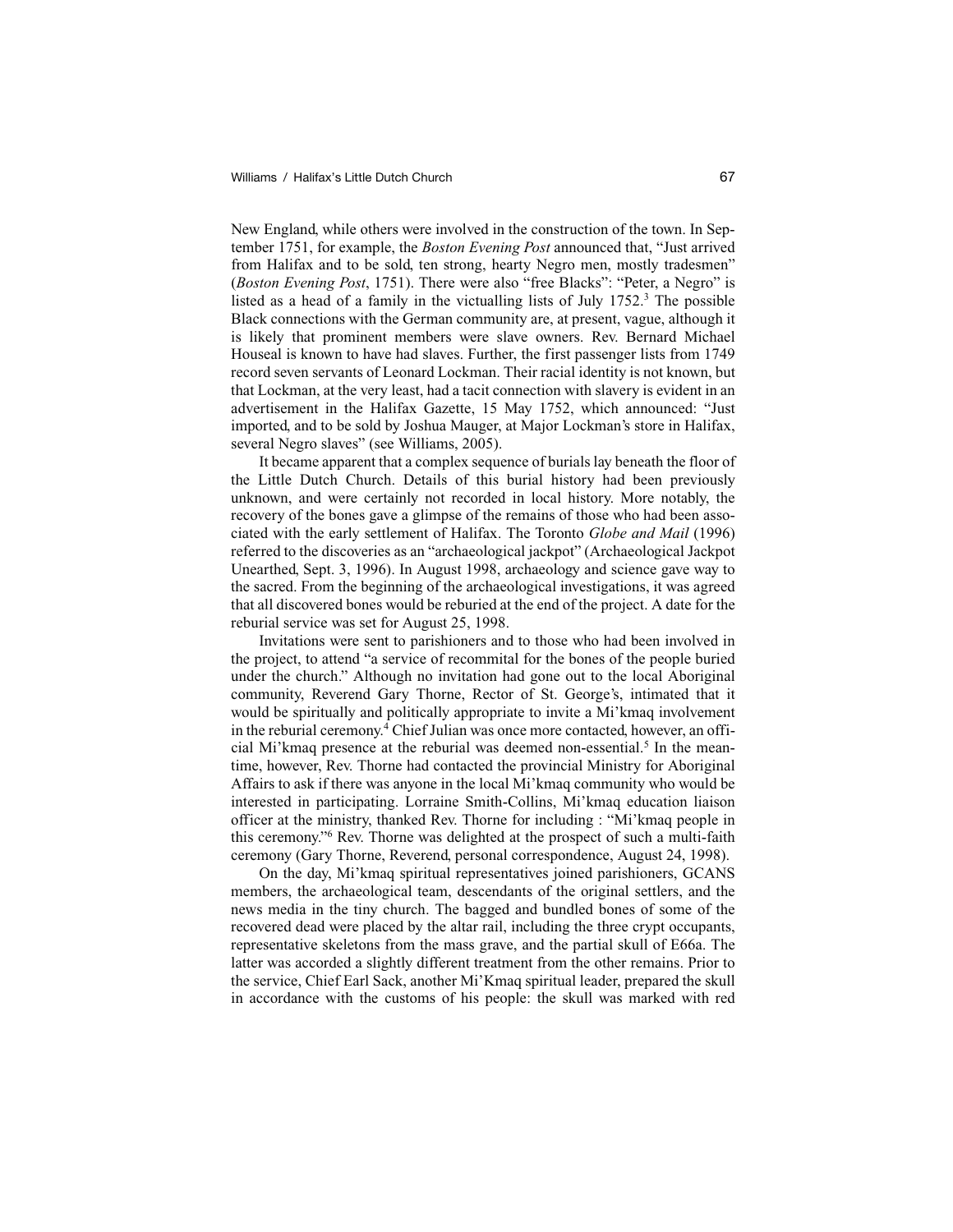

ochre; surrounded by sweet grass, sage, and tobacco; and wrapped in red cloth. It was then "smudged" with the smoke from burning sweet grass, replaced in its bag, and sealed. This was a discrete ceremony, performed in the moments before the service, and beyond the prying eyes of the news media.

The service itself included a Mi'kmaq sweet grass purification and the recitation of the Sacred Seven Prayer by Chief Knockwood (see Knockwood, 1998); the Anglican Burial Office; and the singing of "Eine Feste Burg" and Psalm 90 in German. Following the Office, the bones were carried to the back of the church by members of the congregation: Ross Osborne, a Houseal descendant, carried those of his ancestor; Anne West carried those of Anna Schwartz; while Donna Morris, a Mi'kmaq representative, carried the skull of E66a. The bundles were passed down into the undercroft and re-placed in the ground. As each bundle passed through the access hatch, Rev. Thorne sprinkled soil from the mass grave into the void and spoke the customary words: "We therefore recommit these bodies to the ground: earth to earth, ashes to ashes, dust to dust . . . " The ceremony drew to a close amidst the sound of a Mi'kmaq chant and a drumbeat. As they walked by the access hatch, the Mi'kmaq representatives deposited sweet grass into the space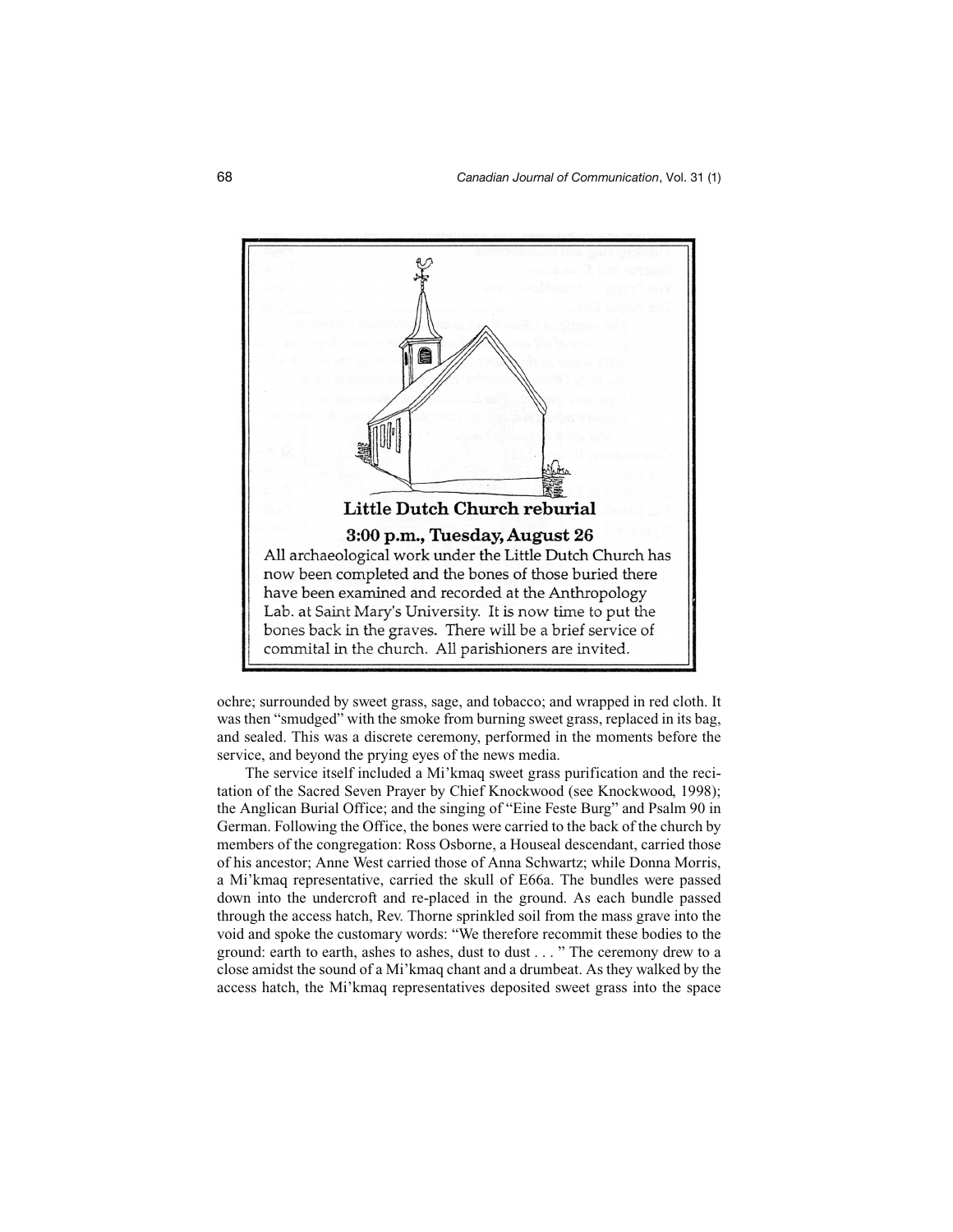below and, as a last element of ritual, one of them crawled beneath the church and sprinkled tobacco into the gravesite as a further offering to the spirits.

For three years, the bones had furnished information about early Halifax, but it was clear that the time had been right to put them back in the ground ("Early Settlers Reburied," 1998). The ceremony brought closure to the archaeological story, and, for some within the parish, it brought to an end a period of misgivings. One parishioner was relieved to see the bones once more put to rest: "We've had a great feeling of uneasiness in the fact that the remains had to be taken away from their home in the ground where they had been properly buried and consecrated. . . . And now the congregation can feel that we have been responsible to our spiritual forebears. . . . I feel extremely happy about today" (Early Settlers Reburied, 1998).

Ross Osborne was also glad to see his ancestor and the other remains "laid to rest again and back in their rightful places under the church" (CBC, 1998). But, for him, there had also been a certain irony to the day's events: "It was very moving, who else would have gone to their great-great-great-grandfather's burial? That is unique" (Remains of Settlers, 1998).

## **A polysemic sense of place**

As the unfolding of events leading to the recommittal of these bones demonstrates, the Little Dutch Church is heaped with meanings, acquired through the course of its life story. Importantly, it is a place that has meant different things at different points in time, and different things to different people. Its significance has often been fleeting or, on occasion, unacknowledged. Meaning has also been filtered through assorted geographies, claims, and counter claims. In such an analysis, therefore, a static, official interpretation belies the dynamic discourses that flow in and around the place. In reality, the official designation must be viewed in juxtaposition (or perhaps even contra position) with a range of other contexts in which it achieves meaning. The full meaning of the church may only be understood by negotiating these. Moreover, a full analysis of the role of the place would take into consideration such issues as cultural heritage tourism, spiritual nature vs. secular concerns, changing cultural-social-economic-political geographies of the neighbourhood, and so on. For our purposes here, three areas stand out as being particularly important to an understanding of a polysemic sense of place: the "official" narrative; ethnocultural identities; and archaeological voices.

#### **The official narrative**

Its commemoration by the HSMBC endorsed the role of the Little Dutch Church in the chronicle of German settlement in Nova Scotia and in the narratives of nation-building. In the light of current heritage policy, it was also established as a symbol of a modern pluralist society: emblematic of a more inclusive "national" history and the role that ethnocultural communities have played in that story. Yet, despite the realities of official protocol and state imprimatur, National Historic Sites are naturally not all the same. Although not always explicit, places are afforded different degrees of significance within the National Historic Sites pro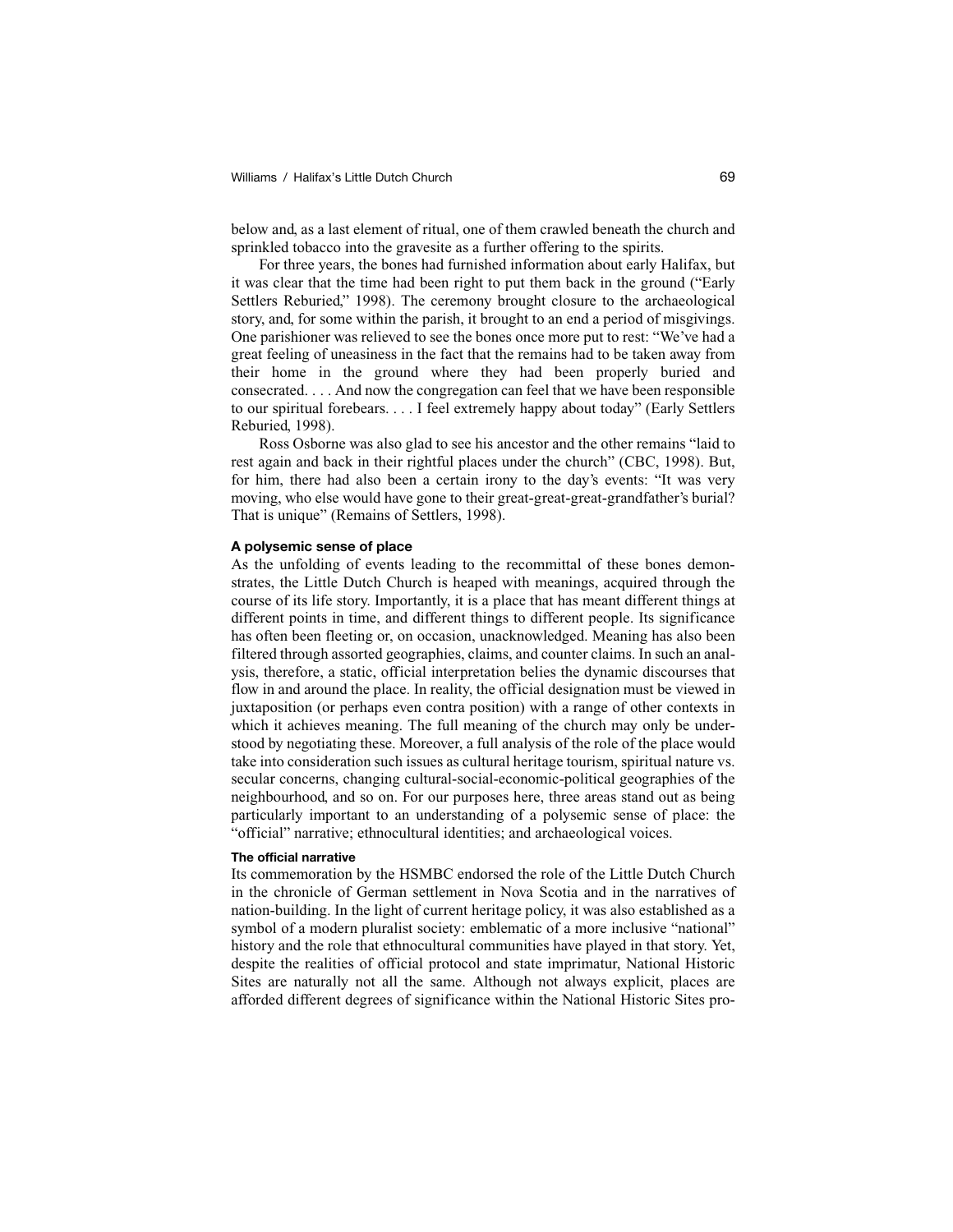gram. In many respects, it may be argued that the Little Dutch Church is a relatively minor "national" monument. Although it was clear to some that the HSMBC plaque unveiling was a political event, the attendance of a lower-level bureaucrat in place of the minister of Canadian Heritage, a provincial minister instead of the premier, and a city councillor in place of the mayor perhaps revealed something of the apparent lesser significance of the event and of the place itself.

The Little Dutch Church commemoration was also more of a parochial event. Besides the official party, invited guests included individuals who had some connection to the church through the fundraising, restoration project, and archaeological investigations. Only a handful of parishioners attended. Further, despite attempts by Rev. Thorne to foster a "good neighbours theme" by hand-circulating invitations to neighbourhood residents, their presence was even more limited. On the day, only a few of the more curious ventured through the gate or peered over the churchyard wall. Moreover, with the exception of city councillors Jerry Blumenthal and Graham Downie, the African Nova Scotian community was not represented. More surprisingly, despite Mi'kmaq participation at the reburial service a year earlier, there was no Aboriginal presence whatsoever. Similarly, in marked contrast to the media frenzy that had accompanied the reburial service, no television cameras were in evidence at the plaque unveiling, and only one local newspaper reporter was in attendance.

#### **Ethnocultural identities**

Throughout its history, the Little Dutch Church has been a place that has generated only occasional interest and for largely select audiences. It has never achieved any sort of prominence in the greater community and, for much of its life, has had only a minor liturgical role. Today, it has achieved renewed significance as an ethnocultural symbol for German Canadians. But even this needs further clarification.

The HSMBC plaque unveiling had been an occasion when many present could proudly profess their German roots. For German Canadians, it was an opportunity to positively celebrate past German contributions in Halifax, Nova Scotia, and Canada. It was also a chance to exorcise the ghosts of the past—to recognize German contributions to local society in a military town where the fallout from two wars had seen the virtual elimination of earlier German heritage. In this sense, the HSMBC ceremony was a minor triumph for German Canadians. It was an occasion to re-establish, or reaffirm, the symbolic connection of the church to German Nova Scotians both past and present. Ironically, the ceremony was as much an exercise in reclaiming "Germanness" in Halifax as it was about commemorating the church itself. But even this must be understood through two different perspectives: that of the "foreign Protestant" descendant and that of the modern German immigrant.

For some "foreign Protestant" descendants, the Little Dutch Church remains a tangible link to their ancestral past. Ken Paulsen recalled: "Seeing the physical structure of the church little changed from the 1750s, it is easy to envision that some of my ancestors may have worshipped there" (personal e-mail communica-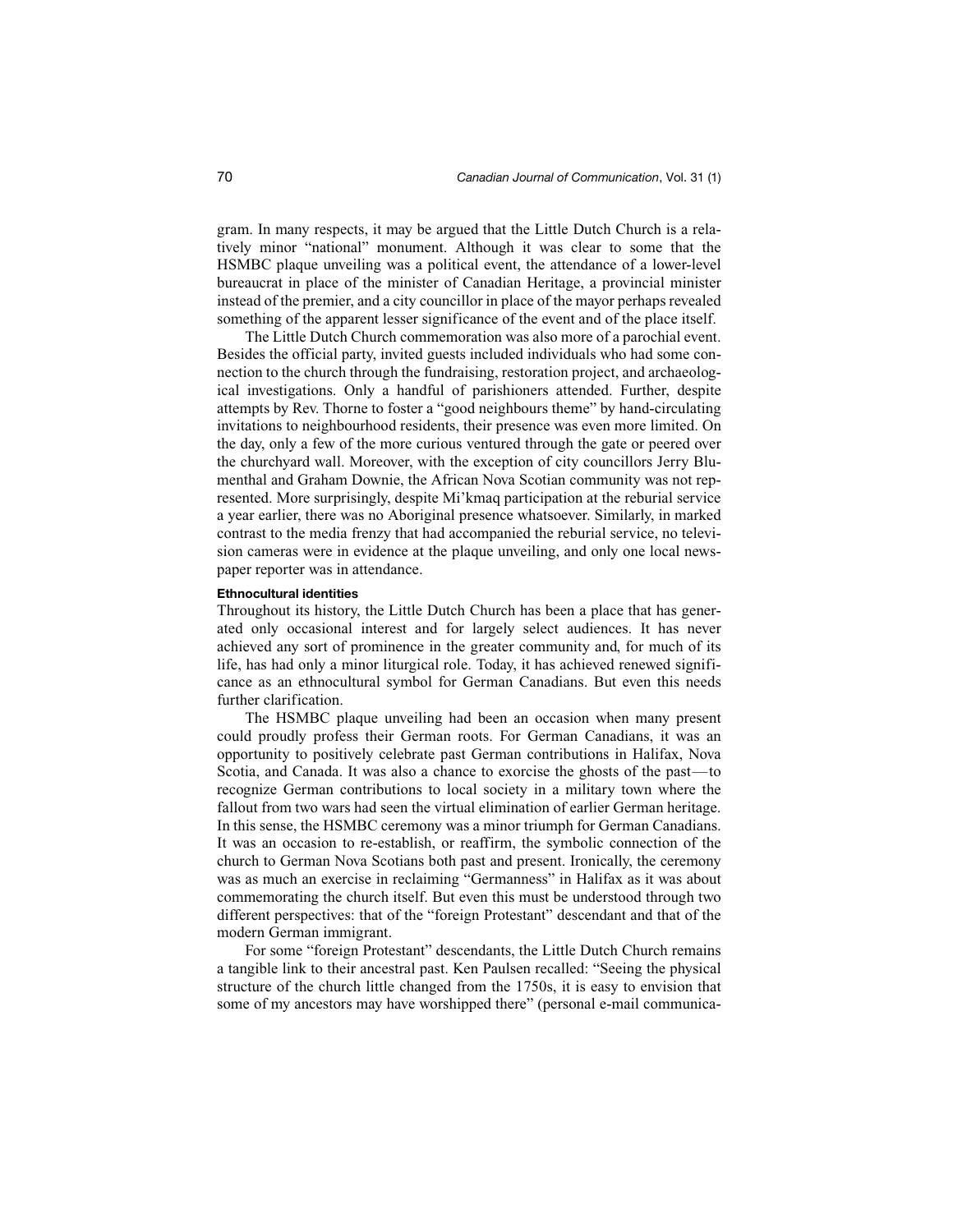tion, October 20, 2004). On the whole, however, descendants took little active interest in the restorations. With the exception of those who had maintained personal connections to the place, financial contributions were limited. Interest came mainly from those tracing genealogical links. The seemingly limited appeal of the church for the descendants was perhaps most apparent in the absence of a noticeable representation at events such as Kohl's visit, the reburial service, and the HSMBC plaque unveiling. Few came from Lunenburg, and members of prominent local descendant families were conspicuous by their absence.

This lack of interest in the Little Dutch Church is perhaps a consequence of two different, but interrelated, factors: first, a sense that German history in Nova Scotia has always had more resonance in Lunenburg, where the majority of the "foreign Protestants" relocated in 1753; second, a historical disavowal of German roots within the province. In the first instance, the church remains a cultural echo in an area of Halifax where the "Deutsch" presence has all but vanished. Deutschtown, or Dutchtown as it became, no longer exists. A relatively stable "German" presence was maintained in the vicinity of the church throughout the late eighteenth century. In time, however, the ethnic German-speaking population was diluted by other immigrants; German families anglicized their names; and a distinctive "Deutsch" geography of the area lessened (Erickson, 1986). German cultural roots faded even more so in the light of anti-German wartime feelings. Prominent local families even denied their German roots. Local historian Terence Punch, a Wüst (West) descendant, recalled his own family's struggle with identity and wishes not to be branded "German" (personal interview, Halifax, Nova Scotia, July 3, 2001). The fallout of the two wars had seen a conscious minimizing of "Germanness." Consequently, in the intervening years, roots were forgotten.

Lost in the downplaying of "Germanness" is the little acknowledged fact that many of the oldest Halifax families are of German origin—their heritage rooted in Nova Scotia for almost 250 years. In recent years, a general genealogical fervour has tempted many to reclaim their roots. But rehabilitation of this "Germanness" is a "long, slow process," Punch maintains. "The biggest problem with rehabilitating Germanness in people in Nova Scotia of German roots is not from the people who aren't, but it is from the people who are of that origin, to take some pride in it and stop . . . feeling that they have to hide and feel embarrassed about it. That is a very hard thing to do" (Terence Punch, personal interview, Halifax, Nova Scotia, July 3, 2001). The commemoration of the Little Dutch Church itself was consequently seen as "a symbol of somehow coming to grips with the terrible two war-times and the German role in these two wars . . . and that the German heritage in Canada, or at least in Nova Scotia, is finding its own identity again which for a while was not something they were looking for" (personal interview, op cit.).

On the other hand, more recent German immigrants are surprised by the seeming lack of interest from the Halifax descendant community in things German.<sup>7</sup> The newer German immigrants embraced the little church as "an important part of the cultural history of the German community" (GCANS, 1996). For them, it is regarded as a tribute to the perseverance of all immigrants; a pride in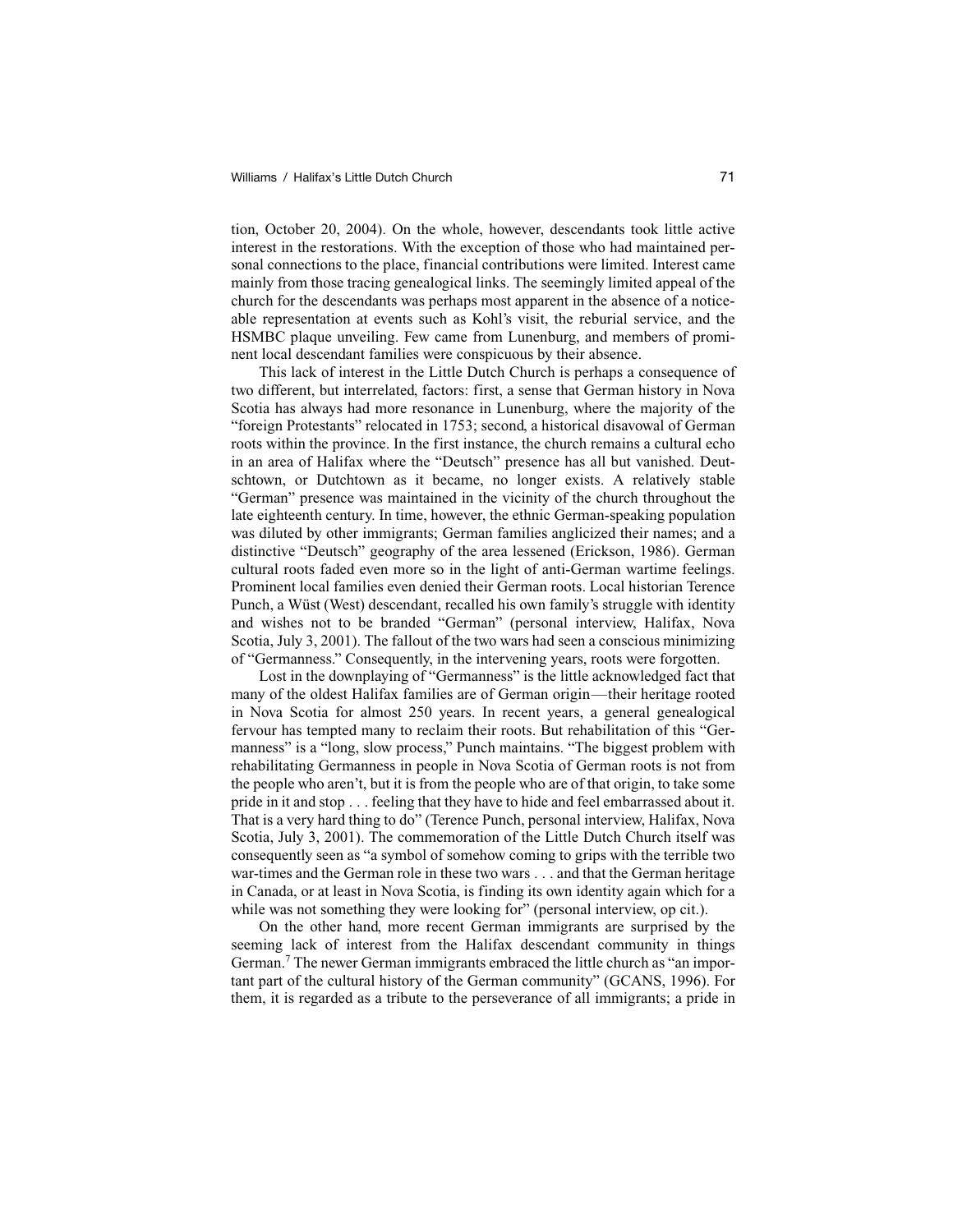their accomplishments; a piece of home; and a tradition that has as much to do with European history as it has with the development of the new land. As one observer noted: "For the German community you have the sense more that it's their history and that it's their contact to the other world of Europe and their life here. Of course, it's an extremely tantalizing story for the Germans, for all of these Germans who have done the same thing but in a new century, and there's that connection there. . . . "<sup>8</sup> Nevertheless, it is also clear that many newer German immigrants are not really aware of the city's German past, as the editor of one of Nova Scotia's German publications suggests: "The history of the place here is so young, but it is one of the places that I publicize in my publication as one to visit and to establish in people's minds that there is definitely a German presence here that is not just the post-war immigration or the more recent immigration . . . but that it goes way back and has left its mark. . . . "

Yet while many in the German community had always had an interest in the Little Dutch Church, for some it is viewed as *"a German heritage site"* which is *"really of more interest to those who were the descendants of the original settlers."* It should be noted that not all within the German community took an interest in the place. Many do not see the need for such a heritage anchor in Canada. This is particularly so among those professionals who have the ability to return to their homeland on a regular basis. As one recalled: "Let's face it, if we look for an anchor we can go back to Germany to visit."

In speaking to some German Canadians, it is apparent that there is a different sense of heritage and heritage significance among the newer immigrants who grew up worshipping in and appreciating the grander structures of European centres. The only sense of pride in the Little Dutch Church and the accomplishments of the early settlers is among those who keep abreast of such issues, otherwise, it is little known. It took both the fire at the Round Church and Chancellor Kohl's visit to catalyze immigrant German interest in the Little Dutch Church restoration and to make it "an issue" for them. Their involvement, however, also raised some contentious issues. Although the parish was viewed by some in the German community as "the legitimate successor of the original Dutch Church in the church lineage," others saw it as "a neglected piece of real estate" and Germans "the rightful successors" and the only "ones who cared for [it]."

Once again, proprietorial questions ignited earlier Lutheran claims to the Little Dutch Church. However, this time the debate was concerned less with religious affiliation than ethnocultural origins. It was clearly the German "fact" rather than the Lutheran heritage that garnered interest. Indeed, religious affiliation did not really enter into the equation. Apparent in this heightened interest in the church was the idea of creating a cultural centre that would be readily accessible to members of the German community. But different philosophies on use and on fundraising tactics soon became a source of conflict. As one observer jokingly noted, the whole process placed the more reserved, "Wagner and Reisling" adherents in opposition to the more enthusiastic, "beer and schnitzel" crowd: Baroque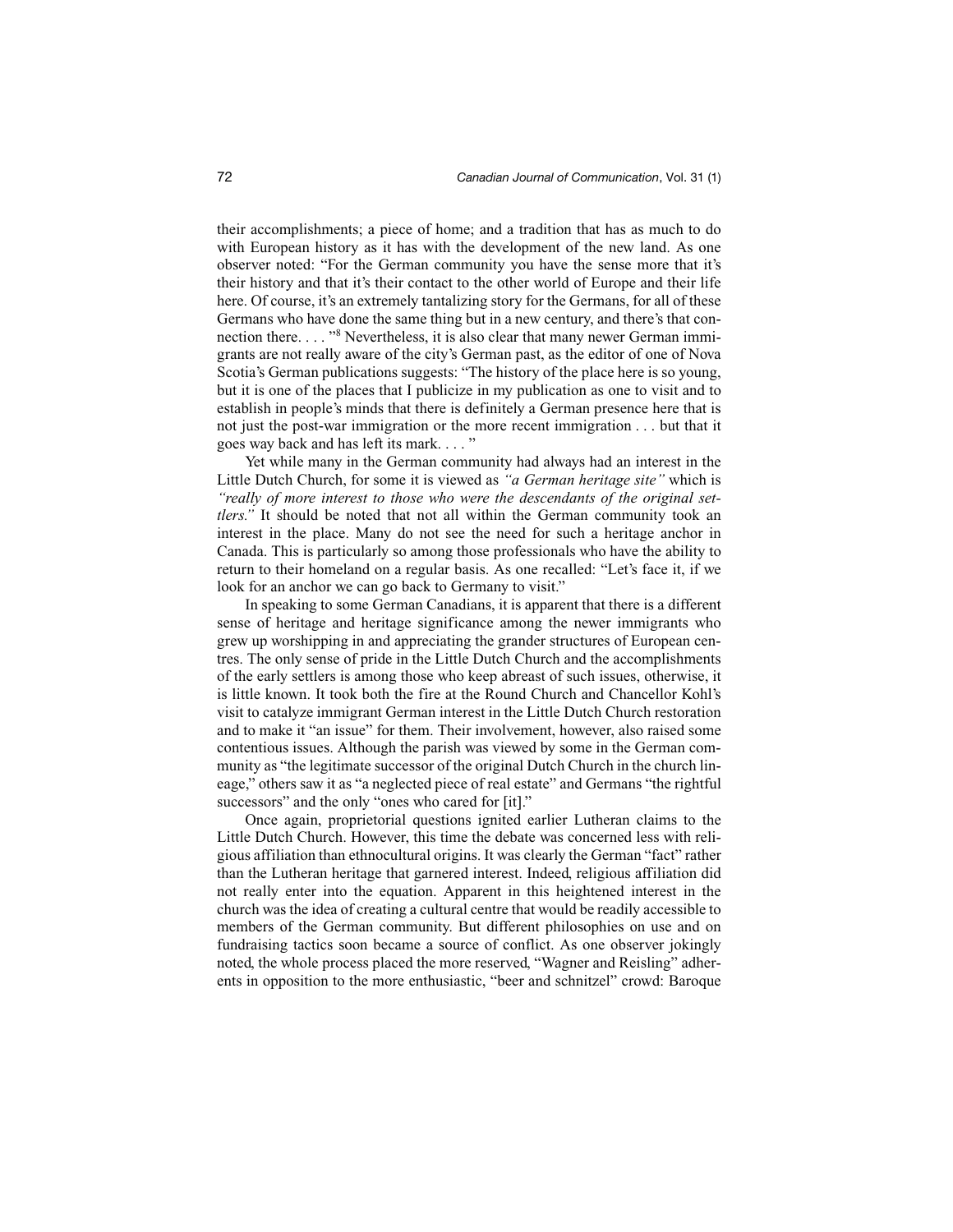music concerts at variance with stands selling commemorative mugs and pins; culture versus commerce (Anonymous, 1996).

Regardless of the different approaches to both its short- and long-term futures, the Little Dutch Church became a vehicle for community action and the continued reclamation of a collective German identity and heritage in Nova Scotia as a whole. It was regularly featured in the two provincial German publications, *Der Gong* and *Neuschottländer Bote*. Somewhat fortuitously, the interest in things German was also associated with a steady increase in property purchases in Nova Scotia by citizens of Germany itself. Attracted by the relatively low cost and availability of land, German citizens had purchased large amounts of property for homes and holiday property in the still largely unspoiled Nova Scotia backwoods, and commenced a new chapter in the German story in Nova Scotia (Germans Flocking to Nova Scotia, March 4, 1996; Huber 1996).

German investment in the province was also accompanied by an increase in German tourism. The Little Dutch Church restoration campaign quickly latched on to this increased tourism, and information about the plight of the church was circulated around Germany. As a consequence, for a short time between 1995 and 1998, German tour groups visited the church. In this sense, the significance of the place, if brief, transcended national boundaries and took its place in a transnational heritage.

#### **Archaeological voices**

While "Germanness" was highlighted in the contemporary narrative of the Little Dutch Church, as we have seen, archaeological discoveries raised the potential for other ethnocultural groups to claim a portion of the heritage of the site. The discoveries of the bones had the very real potential to connect Aboriginal peoples and African Nova Scotians to the place. The forensic analysis provided evidence that both groups were likely represented in the mass grave interments. Despite these findings, it is unclear if either will ever find a sense of connectedness with the place or with those buried in its grounds.

Throughout the early archaeological analysis, Mi'kmaq leaders were kept abreast of the findings. However, aside from curiosity, there was no real sense of interest from the Aboriginal community. Even the reburial ceremony prompted a low-key response. Nevertheless, one of the Mi'kmaq present at the latter made it clear that, even if the bones in question had not been those of a Mi'kmaq, it was, nevertheless, vital to have an Aboriginal presence at the service: "because . . . it was probably a Native American skull that was found there and there was no representation from any community. . . . Whether it was a Mohawk, or a Sioux, or a Mi'kmaq, or whatever Native person it was, I think it was a good idea that we were there, that the Native people were there to say okay we'll do this even though we're not sure it's Mi'kmaq, it's still Native American." Participation in such a ceremony was as much connected to a new-found need within the Mi'kmaq community to reclaim aspects of its heritage. It was further added: "I think now the Mi'kmaq communities are starting to find themselves, and start to get back together, and start to take ownership of our identity again, because at one time it was lost."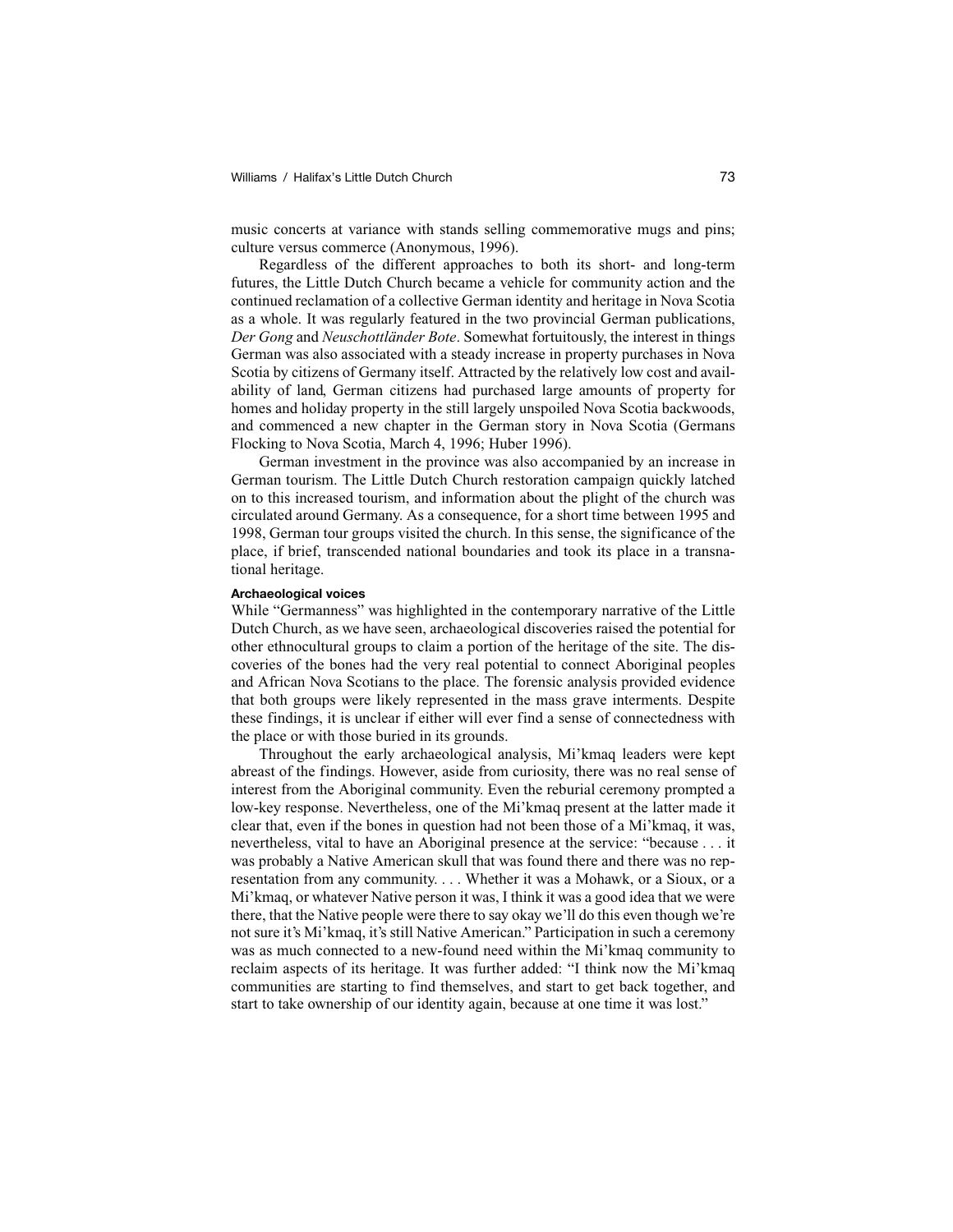It was significant that, in the ritual purification of E66a, a Mi'kmaq connection to both this individual and his burial place was affirmed. Whether the remains were Mi'kmaq or not is unknown. Regardless, in their ceremonial acceptance by Mi'kmaq spiritualists, they were incorporated into a Mi'kmaq biography of the place, at least for those who were present. This is in keeping with a conceptualization of the land upon which the Little Dutch Church stands, as a part of the Mi'kmaq spiritual world. Of course, this spiritual continuity must draw into question notions of a physical disjuncture, past and present, of Mi'kmaq from this place. It remains to be seen whether this sense of place becomes of importance to the greater Mi'kmaq community.

For African Nova Scotians it is even more unclear as to the role the Little Dutch Church may play in their community. African Nova Scotians have long made up one of the largest ethnocultural groups in the neighbourhood of the church (Erickson, 1986). Much of this population was relocated to the area following the razing of Africville in the late 1960s. They were subsequently housed in Brunswick–Gerrish Towers and Uniacke Square, on opposite corners from the church. They also joined an older, but smaller, African Nova Scotian community located around Creighton and Maynard streets. For the Africville residents, their spiritual focus remains the former site of the Seaview Baptist Church and Cornwallis Street African Baptist Church on Cornwallis Street (Williams, 2005).

The Little Dutch Church, therefore, has apparently limited appeal. As one African Nova Scotian observer noted, there was certainly a respect for the Little Dutch Church, but no real sense of connection. A parishioner who spent much time at the church during the restorations concurred:

I have a sense that the building doesn't mean much to the community there, and having spent a lot of time there when the door would be open and you bet anybody that went down that street from the community would say "Oh, I have never had a chance to be in here, my gosh this is beautiful, this is cool" . . . and so it's been a dead space, it's been just a building without any kind of connector . . .

A parish tour guide recalled some local impressions of the place as little more than a "curiosity": "A lot of them had said that they had never been inside the church . . . so they were kind of interested in it, but I don't think they felt it was part of their community. . . . "

It is also uncertain how much information has filtered through to the community about the discoveries under the church (let alone information about skeletons of possible African origin). Lack of certainty about ethnic origins of the bones from under the church led to a rather guarded approach to releasing information to the media and the public in general. Whether the local community would feel an attachment to these individuals is unclear. Most of the present-day African Nova Scotian population traces its roots back to Loyalist and later settlers.

In many respects, the lack of connection of both Aboriginal and African Nova Scotian peoples to the Little Dutch Church may be considered an issue of visibility, or "visuality" (Wilson, 1998). First, there is nothing inherent in the place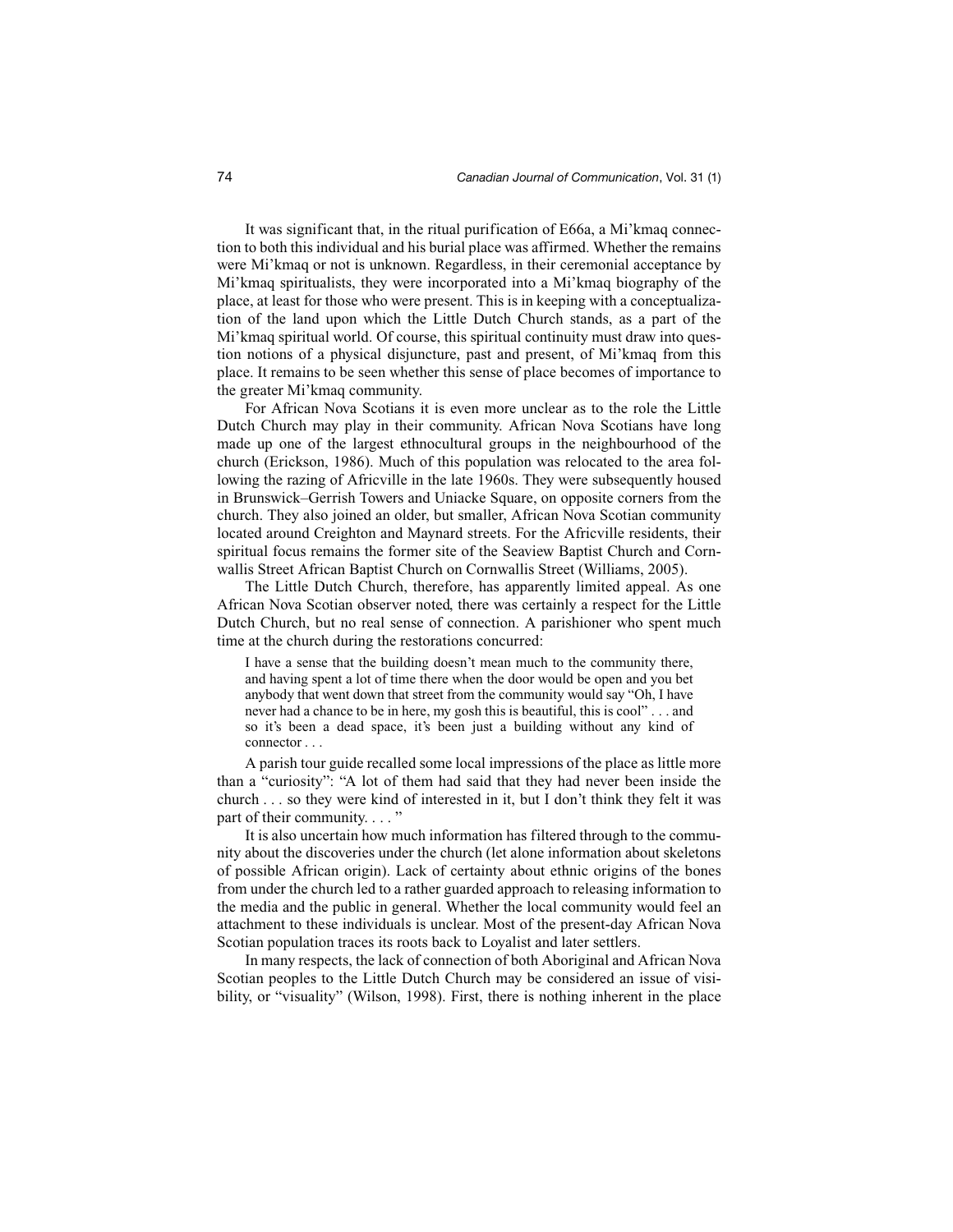that points to either heritage being part of the site: no burial markers; no commemorative indicators; no recorded long-term connections. Secondly, a concern over the inconclusiveness of the scientific findings meant that information about possible African or Native American connections to the place was not made immediately public. Even now the links remain tenuous and largely underresearched. Moreover, they have also gone unrecognized by the local community. New interpretive panels at the church fail to fully disclose the details of the archaeological findings.

The discovery of such a large number of human bones had not really been expected. In truth, their appearance threw a wrinkle in the neatly established view of the church and its place, as belonging to a single community, and challenged the sanitized process of national site-making. Although the scientific evidence raised a more complex burial history at the church, it also opened up the possibility of other claims to the site, beyond that of German Canadians. While the corporeality of the bones was incontrovertible, their discovery and the implications of the analysis did not enter into the HSMBC commemorative deliberations. From the perspective of the archaeological team, this oversight was unfortunate: first, and ironically, it buried elements of the story of the Little Dutch Church that had gone untold; second, it undervalued or ignored the significance of these findings —and of the contribution of archaeology to the process of heritage designation. Throughout, the archaeological research largely had been viewed as an unnecessary drain on the limited resources of the restoration project. There were also concerns that the archaeological discoveries would attract public attention away from the fundraising. In private, one parishioner remarked that some felt that too much attention paid to the non-European bones might upset the German community and, thus, place the fundraising in jeopardy.

#### **Multivocality/multilocality**

For many, the discovery of the Little Dutch Church bones raised more than simple questions of science and politics, more than archaeological intrigues. Instead, it instilled a renewed sense of the very human element that is a part of any contemporary understanding of the place. The sense of connectedness that drew people to the bones and to the ceremony of reburial, however, was largely missing in the official designation and commemoration of the Little Dutch Church. In reality, this disconnection may pose the ultimate obstacle to the church gaining a more wide-spread sense of significance. Unlike the HSMBC plaque unveiling, the reburial ceremony saw a clear sense of a bond with the past and had a real appeal for those present. It was clearly apolitical, spiritual, not about the plaque, nor political expediency, nor protocol. Instead, it was about people and place. As one congregant remarked: "It's a little different thinking about all of these people who . . . had tragic ends to their lives, who suffered and . . . were buried in such a way . . . It certainly adds . . . even more so it makes it a place of all God's people . . . not just Christian people . . . and certainly not all Lutheran or Anglican."

Indeed, the sense of connection may now be said to also extend into the realms of Mi'kmaq spirituality. The story of the Little Dutch Church resonates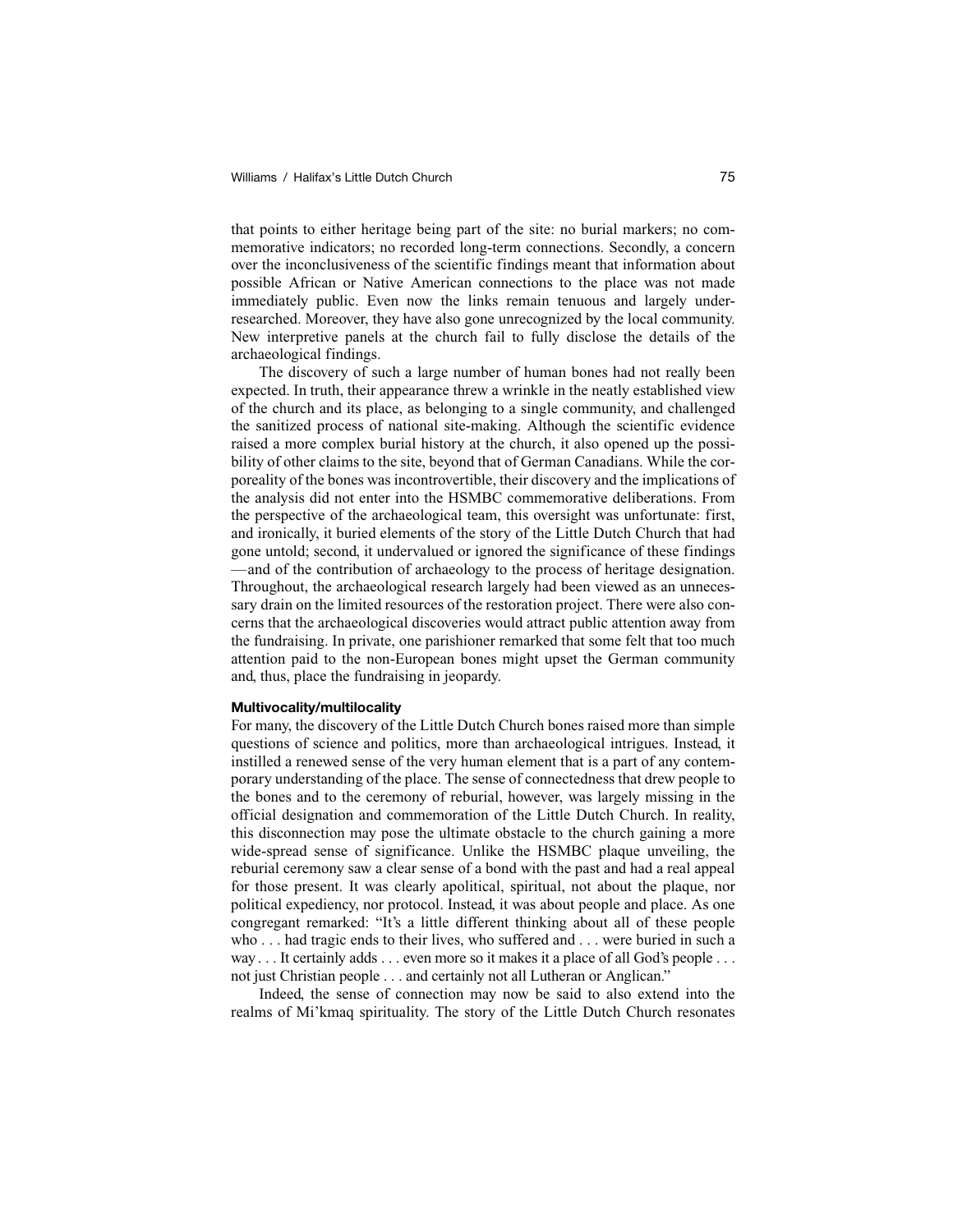with multiple audiences. It is a place of different and multiple meanings, what may be regarded as "multilocal," in that it has been created at many different levels (Rodman, 1992). In this sense, it may also play into the notion of a "glocality" in its appeal to people at the personal, the local, the regional, and the national scales. The attraction of the church and the archaeological findings has also been projected onto an international stage, through German tourism, Lutheran pilgrimages, and the publication of details on the World Wide Web. It remains to be seen whether its appeal will be fully felt among the greater Aboriginal and African Nova Scotian populations. Regardless, it may be recognized as a place fabricated not just of wood and brick, but also of the myriad encounters with and experiences of different individuals and groups. In this latter sense, the multiple voices of those associated with a particular place give greater poignancy to its meaning and sense of significance. Moreover, they serve to confirm the opinion that heritage is not only a question of national import, but, often, a very personal matter (English Heritage, 2000). In this, we must come to understand the Little Dutch Church through many perspectives: from the personal to the collective; from the spiritual to the aesthetic; from that of belonging to that of the outsider.

As with any heritage site, multiple voices resonate in the story of the Little Dutch Church. This polysemia of meaning is best conveyed in the personal narratives and in the voices of people like the "foreign Protestant" descendant who related his own sense of place:

It's part of my sense of personal heritage, it's intimate, it has a particularly poignant value for me in that, every year in the autumn, there used to be a service held in that church. The retired Anglican Archdeacon Wainwright used to hold them, and every year I used to go and our younger daughter would come with me. And one of the lovely traditions they had down there was at the end of the evensong service they would give the . . . littlest girl in the church the flowers to bring home, and my daughter used to do that. My daughter died when she was twelve years old and so, therefore, I have a very warm thought [that] that was the place where [she] and I would go . . . so it was a very personal connection that established for me, subsequent to our original reason for going, and our original reason for going was the heritage thing.

Or the Haligonian who sees the place to be his "favourite building in Halifax, part of that is its antiquity . . . part of that is . . . that it has survived there. It is certainly a stand-out survivor of the past in that location." A clergyman who had spent much time at the old church during his clerical training recalled:

More than any other church I know, entering the building provides the immediate memory of and inclusion with the long faithful and incidental visitor of nearly ten generations; to see their witness and benefit from their encouragement. To worship there is to be among friends unseen and to pray to the Eternal with those who have long since entered eternity. It is the Communion of the Saints locally known.

For a Mi'kmaq representative, a connection to the place had been non-existent prior to the reburial ceremony. It had not resonated for her in any spiritual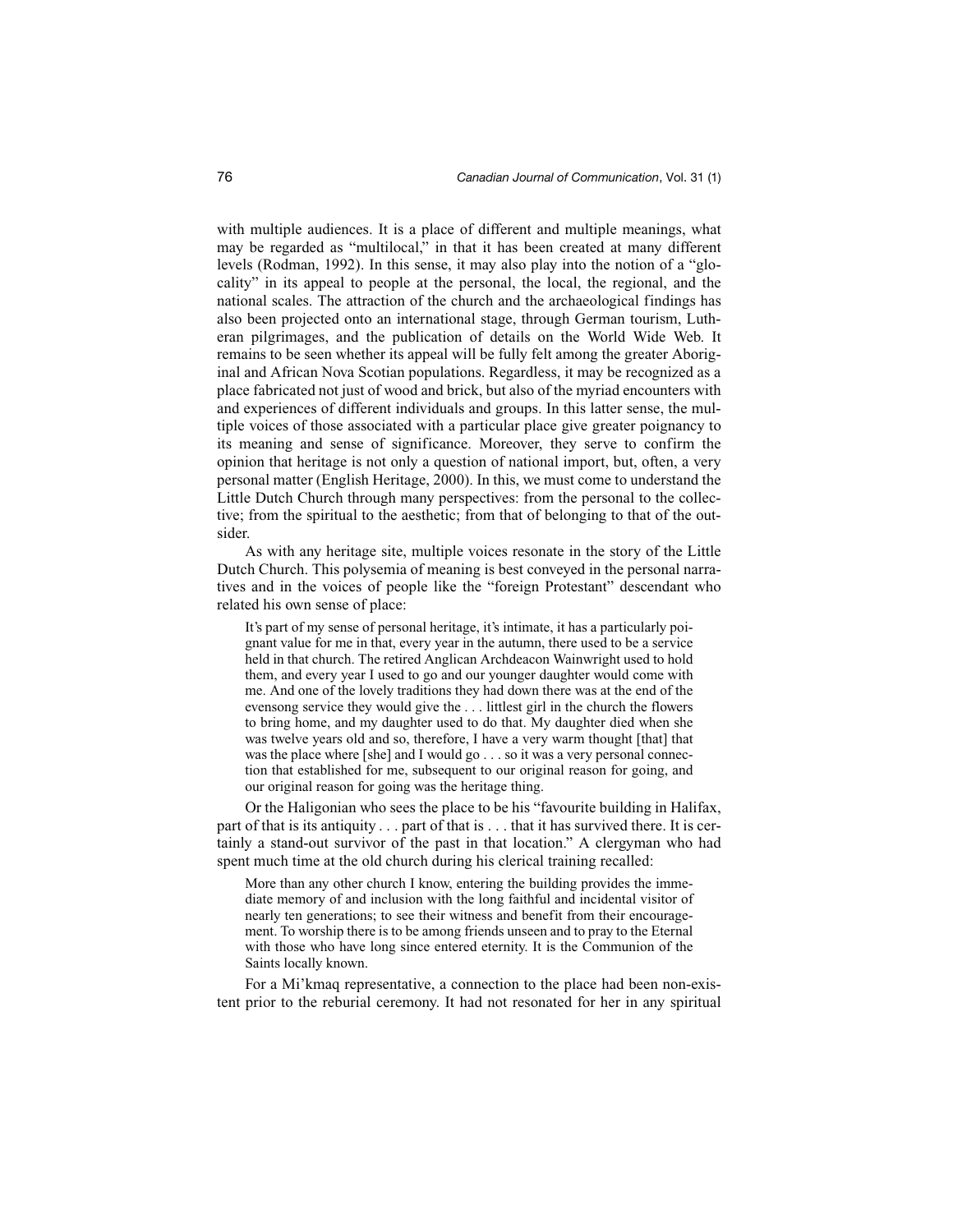sense; however, following the reburial, the place was transformed in her imagination and in her own worldview:

Every time I go by that church, or every time I come near it, that is the only thing I think about, I don't think about it any other time. But, as soon as I get over here and I am walking on the street itself, or walking by it, or going anywhere near it, I point it out to everybody that's the Little Dutch Church, that's the Little Dutch Church over there, this is where the reinterment of these bones . . . it just makes me think about it all the time when I am around it. Not dwell on it . . . but reflect. There is only one other site that does that to me and that is in Beaumont, New Brunswick . . . a Mi'kmaq burial site . . . I feel some kind of a connection to that site.

And, finally, for the modern German immigrant it not only has a natural sense of spirituality, invoking a sense of belonging to another time, but has cultural relevance in the present:

The importance of the Little Dutch Church lies in its historical significance, both to the German-Canadian and Canadian community. . . . It is a very simple building, which gives you the idea of simplicity of the life in those days and it gives you the feeling of belonging to those early people . . . I think it's a consciousness that is rather valuable in terms of really being an established part of Canada.

Of course, in this collection of disparate voices, certain individuals and groups have still not been heard: the African Nova Scotian, the Brunswick Street resident, the street person, and so on. Therefore, in all reality, such an analysis can never be deemed complete.

#### **National monuments and a local sense of place**

It is in the complex interlayering or intertwining of all of the contexts of understanding, official and unofficial, past and present, that meaning is acquired. Moreover, it is in such a climate of research that we may hope to engage the larger issues—concepts of people, place, state, and nation—which are shaped, negotiated, and contested in this National Historic Site. The biography of place, however, is ever-changing. Meaning is often transient. It is altered in the eyes and through the actions of different actors. It is also understood in different contexts. Understanding the significance of such places, therefore, becomes a discussion not only of the layers of meaning inherent in material remains, but also of the multiple and intersecting meanings or values that are at play in any one place at any one time. Sites that are deemed significant are negotiated in accordance with the historiographical practices, the socio-political agendas, and the heritage values of the time. It is important to recognize that such a comprehension plays a role in the processes through which we come to value our heritage sites, the way in which we attach significance/meaning/value to nationally significant places, and the manner in which they are firmly placed in the myth/history/symbolism of nationbuilding.

It must also be recognized, however, that commemorative symbols do not always adequately represent all points of view (Bodnar, 1992; Gillis, 1994;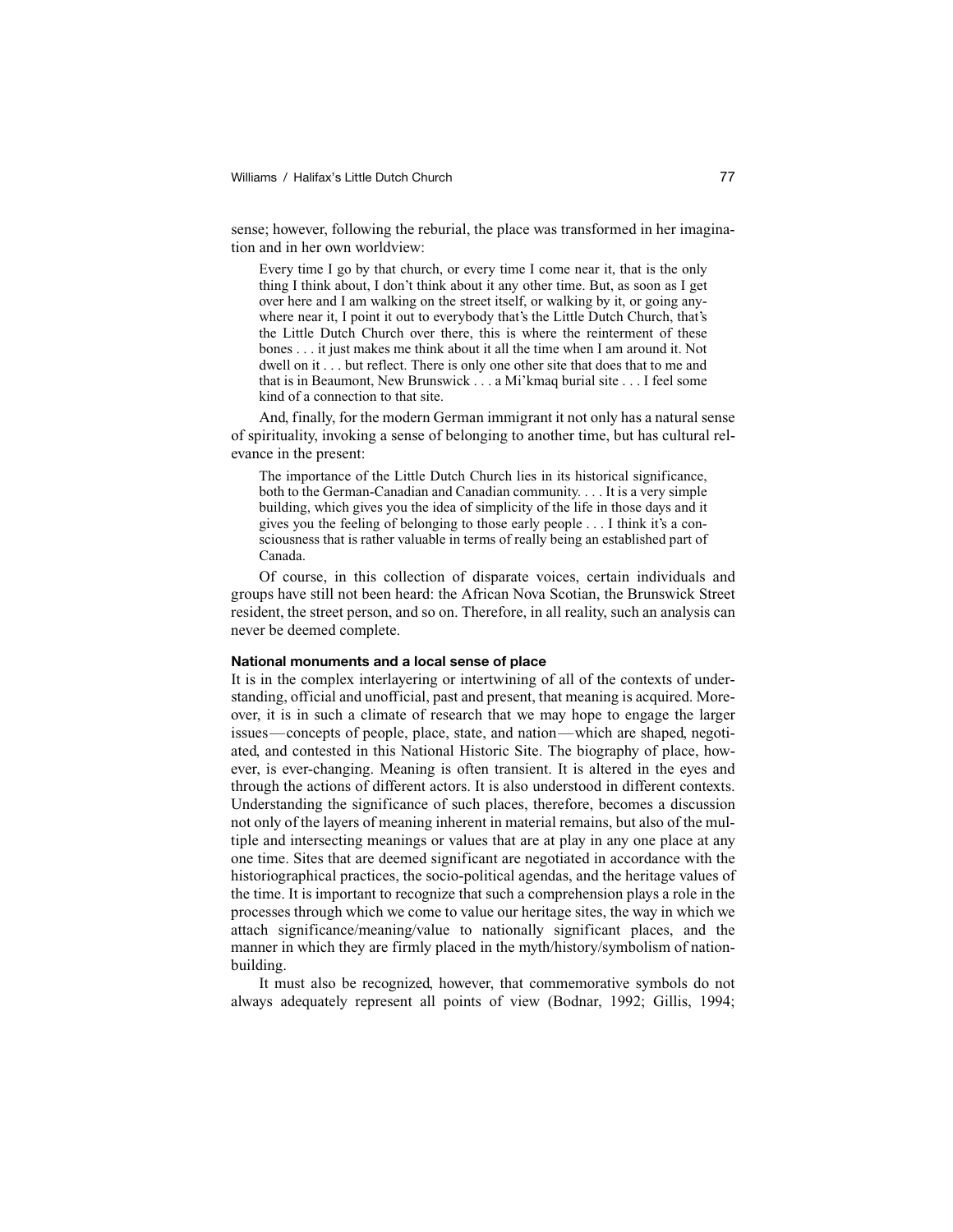Gordon, 2001; Osborne, 1998). National Historic Sites frequently may be viewed as potential locales of contestation to which many different social/cultural groups may stake claims, or through which they shape their own versions of history (Foote, 2003; Graham, Ashworth, & Turnbridge, 2000). Multiple voices, as well as corresponding silences, resonate in all commemorated sites. Indeed, within any one there are often multiple layers of meaning, many claims, and many silences. For example, my attempts to interview members of the African Nova Scotian community failed. Future analysis would have to take into consideration the difficulties with cross-cultural interviewing and would have to establish greater links with the communities.

On a pragmatic level, such issues become important both in framing cultural heritage policy in Canada and in recent attempts by state institutions to designate national symbols that somehow represent modern society. On the other hand, it is important that we view each designated site as much more than simply a case of a representative artifact: a specimen added to a national quota; a reparation of historical lacunae; a cultural-historical obligation. Each site remains part of a lived-in world that is often quite dissonant with its original purposes. An understanding of such places, therefore, necessitates a move beyond cerebral, scholarly, and even bureaucratic analyses with an emphasis on past relics to an experiential, active, reflexive understanding of the material remains of the past in the present. The construction of place/identity is an ongoing and dynamic process (Symonds, 2004). Further, in raising questions about meaning, there is a realization that national heritage and commemoration is negotiated as much at a local as at a national scale. In fact, it may be argued that meaning usually resides in a local sense of place.

Through the histories and local stories of place, through institutional and cultural structures, official endorsement, and the remains of the past, society locates itself and imagines "identificatory" links to the past (Assman, 1995). But those links are, occasionally, tenuous. Identity in place is contested, as divergent memories and heritages vie for recognition, and, at times, pre-eminence. Jacobs argues that "It is not simply that heritage places symbolise certain values and beliefs, but that the very transformation of these places into heritage is a process whereby identity is defined, debated and contested and where social orders are challenged or reproduced" (1996, p. 35).

In a climate of what may be considered officially sponsored social inclusivity, the National Historic Sites of Canada are now looked upon to speak to the diverse narratives of the nation. The language of social cohesion, social inclusion, social exclusion, plurality, multiculturalism runs throughout the heritage policies of the federal government, from the National Historic Sites System Plan to the very recently created Historic Places Initiative. The latter expounds upon the cohesive role of Canada's historic places, stating: "Canada's historic places represent the soul and spirit of the country. These places mark the lives and stories of those who forged Canada. . . . They contribute to the social cohesion of Canada. . . . Historic places connect us to our past, to our future and to each other . . . " (Canadian Her-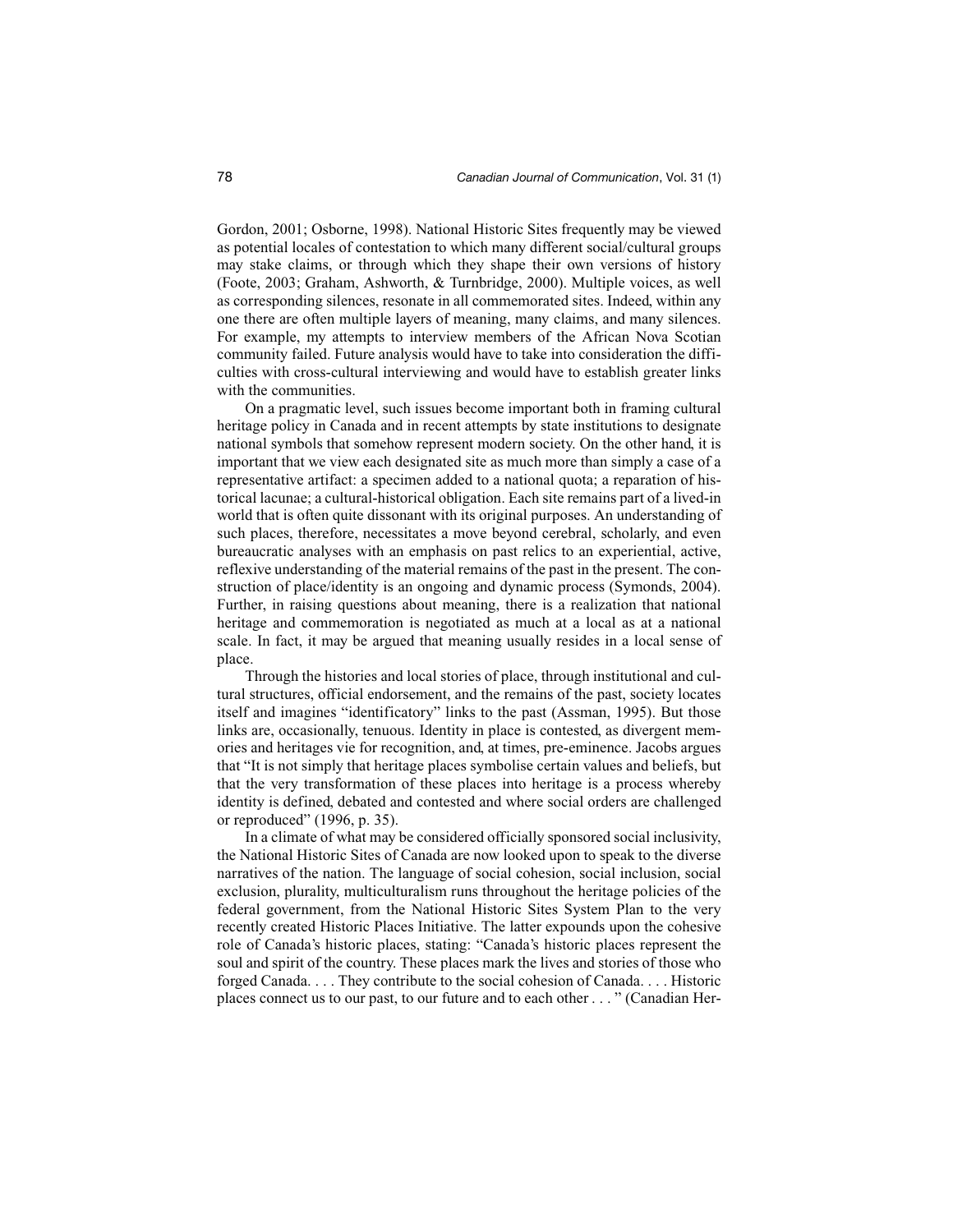itage, 2002, p. 1). However, as we have seen, while the German narrative of the Little Dutch Church is incontrovertible, other voices and corresponding silences also resonate in the site.

For these reasons, the efficacy of the church as a "national" monument must be reflected upon. This status must be weighed against all potential claims to its heritage and must be understood within the range of contexts in which it finds meaning. Located away from Halifax's "historic" downtown core, in an economically depressed neighbourhood, and overshadowed by 1960s and 1970s publichousing complexes, the church remains little known in a local, let alone a national, context. It is little considered by many in the "foreign Protestant" descendant population, although it has been adopted by modern German immigrants desirous of a cultural centre. Today, save for Morning and Evening Prayer, and intermittent tourist visits, it is left largely locked and shuttered, ignored by most Haligonians. The stories of the dead who lie buried in its grounds and beneath its floors remain untold. Although seemingly forgotten in another time, the modern intrudes, in the hypodermic syringes that lie discarded in the churchyard, material aspects of contemporary discourses that continue to flow around and through the church. These trappings of "drug culture" are poised in strained opposition to newly erected historical interpretive panels with their appeals to the tourist trade.

For many residents of the Brunswick Street area, the Little Dutch Church is largely invisible: part of their day-to-day visual landscape, but not part of their cognitive landscape. The relationship with the place is not so much dictated by a spatial proximity to the site, but rather by a conceptual sense of connectedness. Few if any of the proponents of the site's heritage live within the neighbourhood. For the most part, they are drawn from the professional middle class of Halifax society (whether members of the German community or not). Theirs is an interest built on a love of tradition, a sense of history, a sense of place, a sense of identity, an understanding of the value of the nation's heritage, and so on. In many respects, they have had the affluence to champion the cause of restoration and commemoration. For many local residents, however, socio-economic realities of the present —in particular, urban socio-economic decline and its attendant issues of unemployment, poverty, the "drug culture"—do not allow for them to dwell on the niceties of the past.

Thinking through the connection of people to place, and of the local to the national, demands that one ask a series of questions: What does the church currently mean for the African Nova Scotian and Mi'kmaq communities; for the Black youth from Uniacke Square, for whom the church holds little religious or symbolic appeal; for the "street person" who passes by daily, on his way to the "soup kitchen" at Hope Cottage; or for the "crack" addict, oblivious to its sanctity, who finds a haven in the churchyard in which to shoot up? What does the apartment dweller see when she looks down from her apartment in Brunswick–Gerrish Towers over this timeless landscape? Who will stop to read the plaques or to venture inside the churchyard gates to view the interpretive panels? What might this place mean at a future point in time? And what may we say about future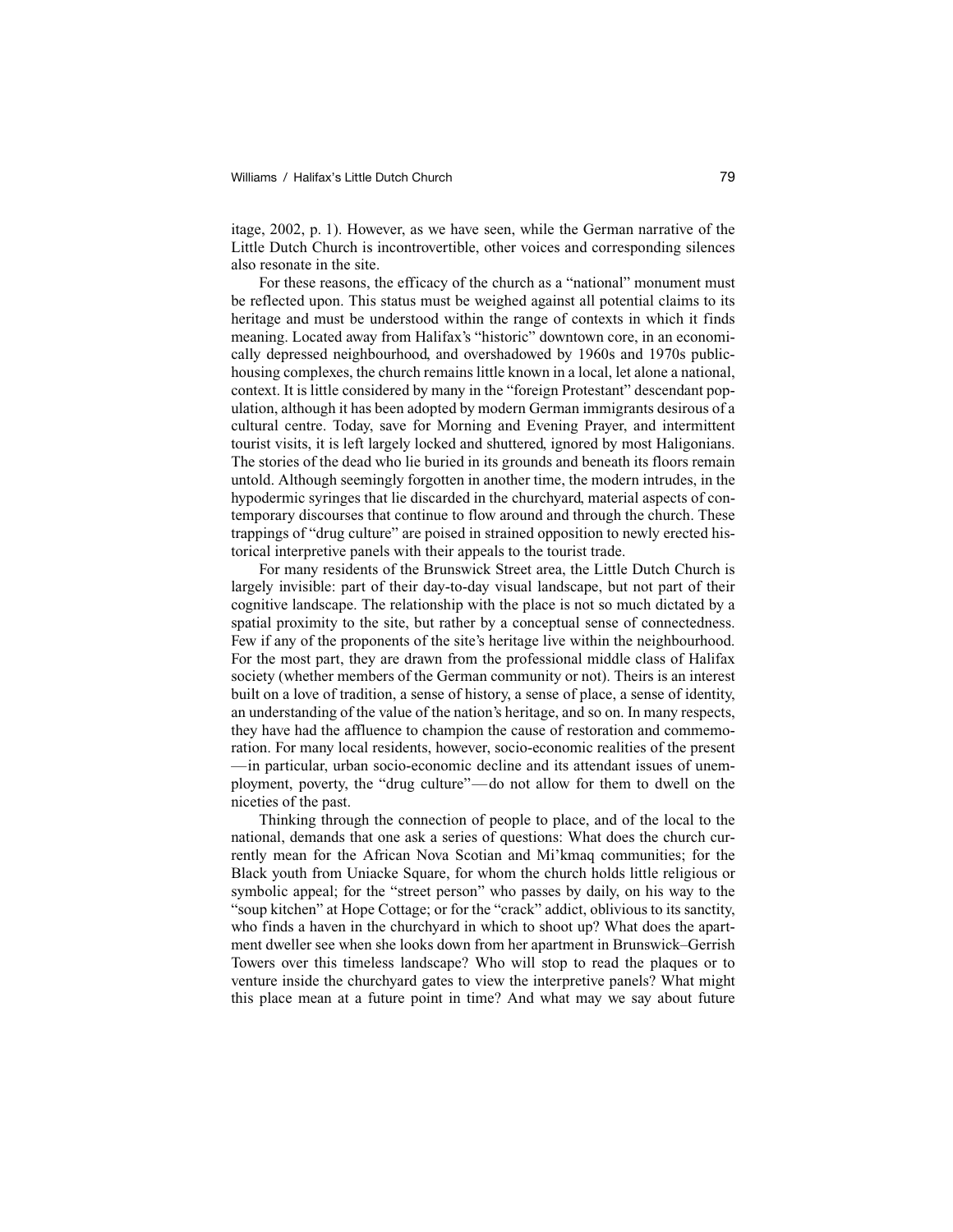attachments to the Little Dutch Church? In the context of the present, the Little Dutch Church stands as a cogent reminder that national heritage and commemoration is negotiated at this local level as strongly as it is at a national scale.

#### **Notes**

- 1. This article is based on a draft paper prepared in February 2005 for the International Study of the Social Effects of Culture (ISSEC) and the Strategic Research and Analysis Directorate, Department of Canadian Heritage. This research was drawn from my 2005 doctoral thesis prepared for the Department of Geography, Queen's University. The data was gathered through interviews, content analysis of newspaper, historical, and archival sources, and a review of archaeological data. At the time of the work at the Little Dutch Church, I was an adjunct faculty member in the Deptartment of Anthropology, Saint Mary's University and a partner in the archaeological firm *In Situ Cultural Heritage Research Group.* Along with Laird Niven, I co-directed the excavations under the church. Much support for the project came from Saint Mary's University and faculty members Dr. Paul Erickson and Dr. Steven Davis. Some funding was received from the Nova Scotia Museum in Halifax.
- 2. The latter grant covered major structural repairs and created eight short-term jobs. The program funded two-thirds of the project costs. The remainder came from the parish and the fundraising organizations, primarily GCANS (Canada/Nova Scotia Infrastructure Works, 1997).
- 3. "Victualling" was the term used in the eighteenth century to refer to the allocation of provisions. See *Halifax victualling lists, 1752*.
- 4. From author's personal files: Invitation to HSMBC plaque unveiling ceremony from Rev. Gary Thorne (1999).
- 5. From correspondence between Grand Chief Don Julian and Dr. Steven Davis, August 23, 1998.
- 6. From correspondence between Smith-Collins and Rev. Thorne, August 24, 1998.
- 7. *Germans are said to make up a large proportion of the population of Nova Scotia (Statistics Canada, 2001; Waseem, 2000).*
- 8. This quote and subsequent ones are from interviews I conducted in June and July 2001 for my doctoral dissertation. I did not have permission to use my respondents' names in the ISSEC report, therefore I prefer to leave the quotes anonymous.

#### **References**

- Anderson, Benedict. (1983). *Imagined communities: Reflections on the origin and spread of nationalism.* London: New Left Books.
- Archaeological jackpot unearthed (crypts in the Little Dutch Church in Halifax), Toronto, *The Globe & Mail*, 3 Sept. 1996, p. A2.
- Assman, Jan. (1995). Collective memory and cultural identity. *New German Critique, 65*, 125-133.
- Beauvais, Caroline & Jane Jenson. (2002). *Social cohesion: Updating the state of research.* Canadian Policy Research Networks Discussion Paper, No. F/22.
- Bell, Winthrop P. (1990). *The "Foreign Protestants" and the settlement of Nova Scotia.* Sackville, NB: Centre for Canadian Studies, Mount Allison University.
- Besuch des Bundeskanzlers in der Little "Dutch" Church, 15 Juni 1995. (1995, Fall). *Der Gong*. [Newsletter of the German Canadian Association of Nova Scotia].
- Bodnar, John. (1992). *Remaking America: Public memory, commemoration, and patriotism in the twentieth century.* Princeton, NJ: Princeton University Press.
- *Boston Evening Post.* (1751, September).

*Canada/Nova Scotia Infrastructure Works*. (1997, October 30). [News release].

Canadian Broadcasting Corporation (CBC). (1998, August 25). *The National.* Toronto, ON.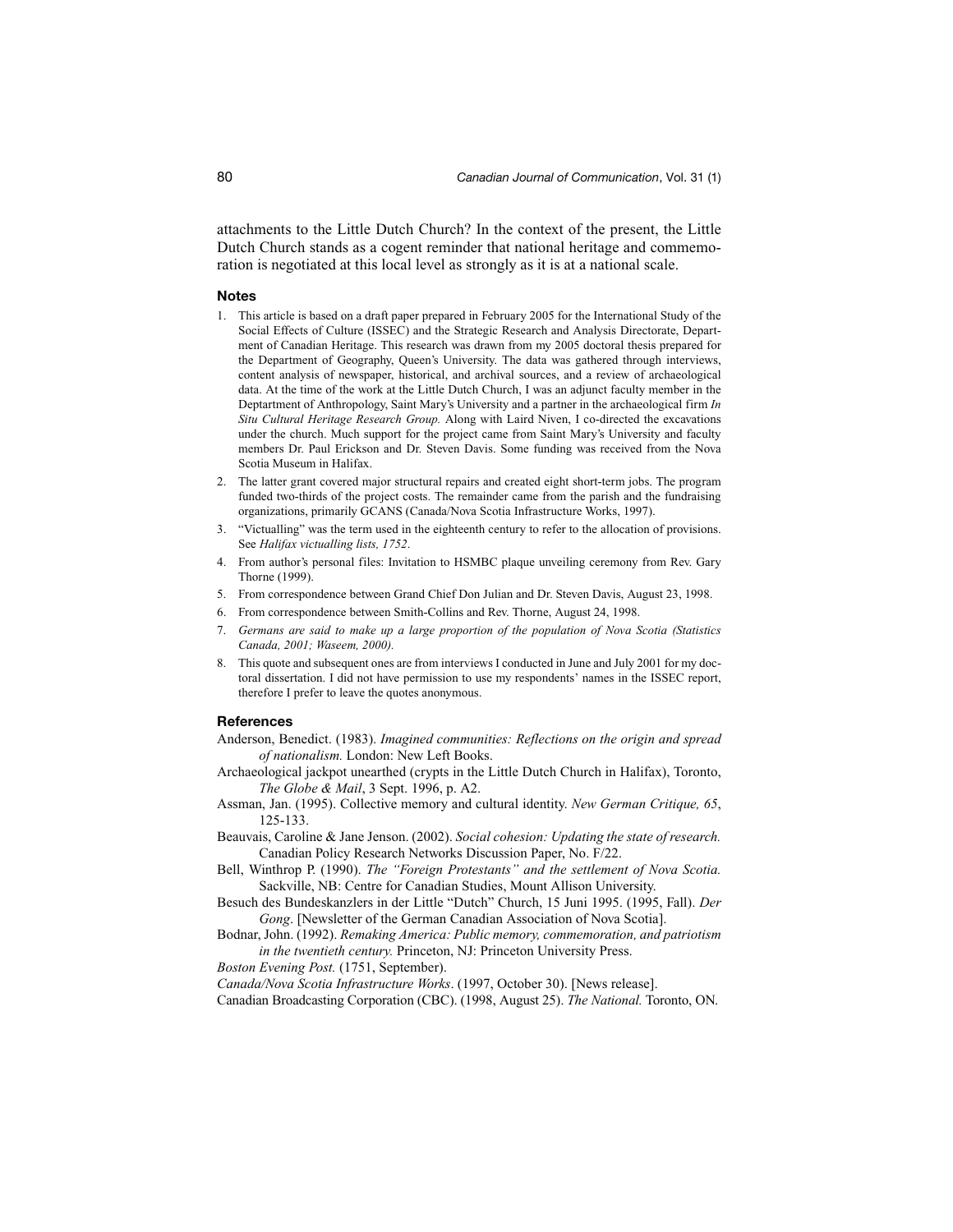- Canadian Heritage. (2002). *Towards a new act: Protecting Canada's historic places.* Ottawa, ON: Government of Canada.
- Church site 'oozing in history.' (1996, April 12). *The Daily News* [Halifax, NS].
- Cossons, Sir Neil. (2003). *Heritage counts 2003: The state of England's historic environment.* URL: http://www.english-heritage.org.uk/heritagecounts/newpdfs/SUM-MARY.pdf [February 1, 2006].
- Desimpelaere, Werner. (2001). Thoughts on social cohesion, locality and residential context. In *Forward planning: The function of cultural heritage in a changing Europe,* (pp. 91-102). Strasbourg Cultural Heritage division, Council of Europe, Directorate General IV (Culture and Cultural and Natural Heritage).
- Early settlers reburied: Mass grave was unearthed during restoration. (1998, August 26). *Edmonton Journal,* p. A8.
- English Heritage. (2000, December). *Power of place.* URL: http://www.english-heritage.org.uk/server/show/ConWebDoc.42 [February 2, 2006].
- Erickson, Paul A. (1986). *Halifax's North End: An anthropologist looks at the city.* Hantsport, NS: Lancelot Press.
- Erickson, Paul A. (1999). *All that remains: The saga of human burials beneath the Little Dutch Church in Halifax.* Unpublished MS.
- Foote, Kenneth E. (2003). *Shadowed ground: America's landscapes of violence and tragedy.* Austin, TX: University of Texas Press.
- German Canadian Association of Nova Scotia (GCANS). (1996). *Little Dutch Church restoration project, 1756-1996*. Fundraising literature in Paul Williams' files.
- Germans Flocking to Nova Scotia. *The Globe and Mail*, March 4, 1996, p. 1. [Toronto, Ontario]
- Gillis, John R. (Ed.). (1994). *Commemorations the politics of national identity.* Princeton, NJ: Princeton University Press.
- Gordon, Alan. (2001). *Making public pasts: The contested terrain of Montréal's public memories, 1891-1930.* Montréal, QC, and Kingston, ON: McGill-Queen's University Press.
- Graham, Brian, Ashworth, G. J., & Tunbridge, J. E. (2000). *A geography of heritage: Power, culture, and economy.* Oxford: Oxford University Press.
- Halifax victualling lists, 1752. *Nova Scotia Archives and Records Management, RG1*, Vol. 417.
- Heritage Sites and Monuments Board of Canada (HSMBC). (1996). *Historic Sites and Monuments Board of Canada—Little Dutch Church* [Agenda paper].
- Huber, Paul B. (1996, March 12). Stirring the pot? [Letter to the editor]. *The Globe and Mail* [Toronto, Ontario].
- Jacobs, Jane M. (1996). *Edge of empire: Postcolonialism and the city.* New York, NY: Routledge.
- Knockwood, Noel. (1998, Winter). The sacred seven prayer. In *Cultural awareness of Aboriginal peoples.* Reprinted in *Neuschottländer Bote,* p. 6.
- Kymlicka, Will. (1998). *Finding our way: Rethinking ethnocultural relations in Canada.* Oxford: Oxford University Press.
- Leefe, John. (1995, May 1). *The Kiosk,* p. 3.
- Little Dutch Church a step backward in time: German chancellor's G-7 visit helped raise church's profile as a tourist site. (1996, June 25). *The Daily News* [Halifax, NS].
- Mack, Connie. (1995, January 11). *Proposal to the Board of the German-Canadian Association for financial assistance to install a heating system and for some repairs to the Little Dutch Church*. Paul Williams' personal files.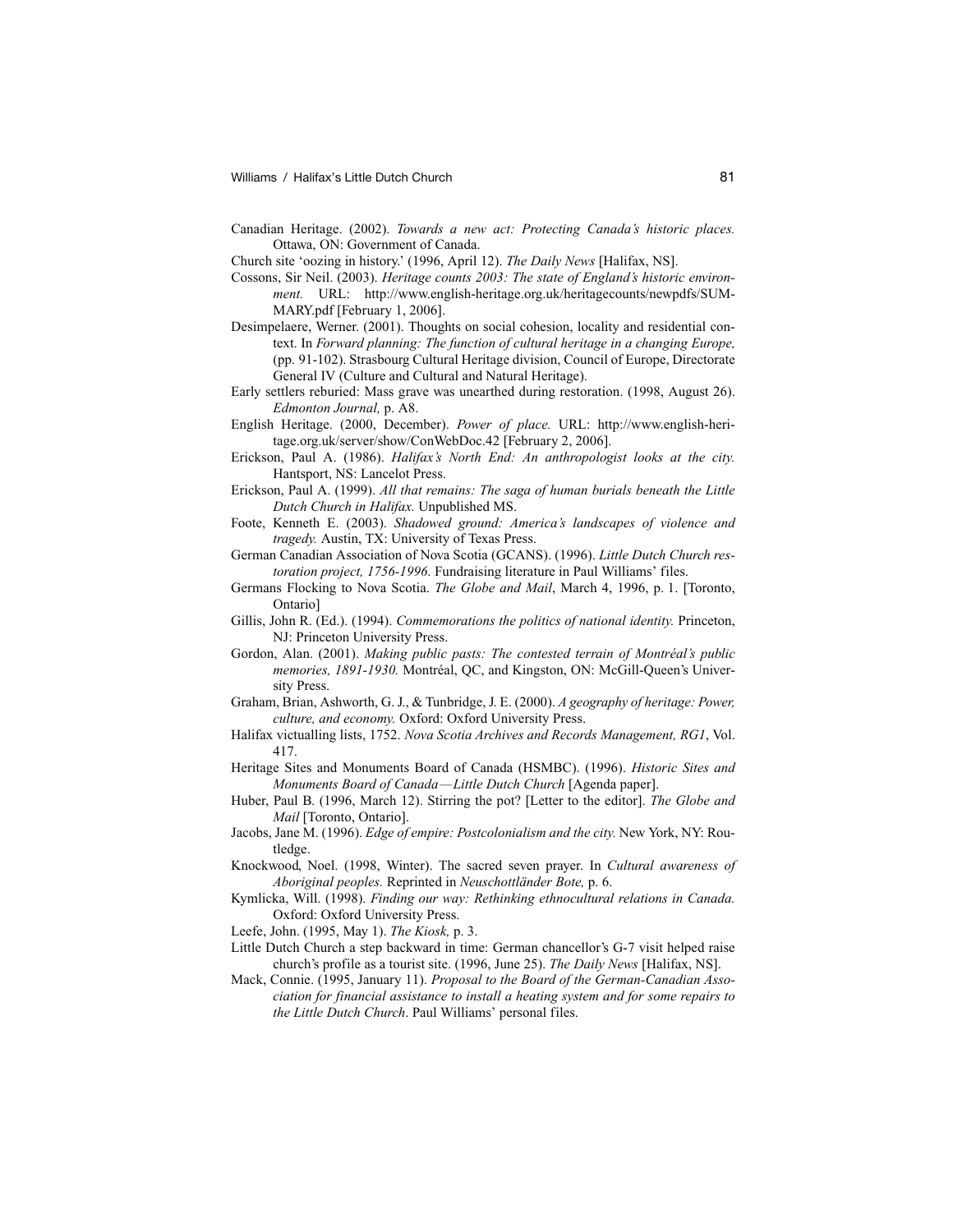- Marble, Allan Everett. (1993). *Surgeons, smallpox, and the poor: A history of medicine and social conditions in Nova Scotia, 1749-1799.* Montréal, QC: McGill-Queen's University Press.
- Niven, Laird. (1998). *Little Dutch Church Project, 1998.* Unpublished MS submitted to the Nova Scotia Museum.
- Niven, Laird, & Williams, Paul B. (1996). *Little Dutch Church Project, 1996.* Unpublished MS submitted to Nova Scotia Museum.
- Nora, Pierre (Ed.). (1996). *Realms of memory: The construction of the French past: Vol. 3.* New York, NY: Columbia University Press.
- Osberg, Lars. (2003). Introduction. In Lars Osberg (Ed.), *The economic implications of social cohesion*. Toronto, ON: University of Toronto Press.
- Osborne, Brian S. (1998). Constructing landscapes of power: The George Etienne Cartier Monument, Montreal, 1910-1996. *Journal of Historical Geography, 24*(4), 431- 458.
- Osborne, Brian S. (2001). Landscapes, memory, monuments, and commemorations: Putting identity in its place. *Canadian Ethnic Studies, 33*(3), 39-77.
- Pacey, Elizabeth. (1995). *Georgian Halifax.* Hantsport, NS: Lancelot Press.
- Parks Canada. (2000). *National historic sites of Canada: System plan.* Ottawa, ON: Government of Canada.
- Paulsen, Kenneth S. (1996). Settlement and ethnicity in Lunenburg, Nova Scotia, 1753- 1800: A history of the 'foreign-Protestant' community. Unpublished doctoral dissertation, University of Maine.
- Punch, Terence, & Perusal, Karen. (1995a, Spring). The Old Dutch Church. First part: The origin of the building and early congregation. *Der Gong* [Newsletter of the German Canadian Association of Nova Scotia].
- Punch, Terence, & Perusal, Karen. (1995b, Fall). The Old Dutch Church. Third and last part: The houseal years. *Der Gong* [Newsletter of the German Canadian Association of Nova Scotia].
- *Remains of settlers reburied under old Halifax church. (1998, August 26). Toronto Star.* Toronto, Ontario.
- Rodman, Margaret C. (1992, September). Empowering place: Multilocality and multivocality. *American Anthropologist, 94*(3), 640-656.
- St. George's Parish Archives. (1995, October 10). Private correspondence. Halifax, NS.
- Sawh, Liselotte. (1997, Fall). Report on the awarding of infrastructure grant. *Der Gong,* pp. 6-8. [Newsletter of the German Canadian Association of Nova Scotia].
- Statistics Canada. (2001). *Canada Census 2001.* Ottawa, ON: Government of Canada.
- Swyngedouw, Erik. (2004). Globalisation of 'glocalisation'? Networks, territories and rescaling. *Cambridge Review of International Affairs, 17*(1), 25-48.
- Symonds, James. (2004, March). Historical archaeology and the recent urban past. *International Journal of Heritage Studies, 10*(1), 33-48.
- Taylor, Charles. (1991). Shared and divergent values. In Ronald Watts & D. Brown (Eds.), *Options for a new Canada* (pp. 53-76). Toronto, ON: University of Toronto Press.
- Taylor, Charles. (1994). The politics of recognition. In Amy Gutmann (Ed.), *Multiculturalism* (pp. 25-74). Princeton, NJ: Princeton University Press.
- Tunbridge, J. E., & Ashworth, G. J. (1996). *Dissonant heritage: The management of the past as a resource in conflict.* Toronto, ON: John Wiley & Sons.
- Urry, John. (2000). *The global media and cosmopolitanism.* Lancaster University, Department of Sociology. URL: http://www.lancs.ac.uk/fss/sociology/papers/urry-globalmedia.pdf [February 1, 2006].